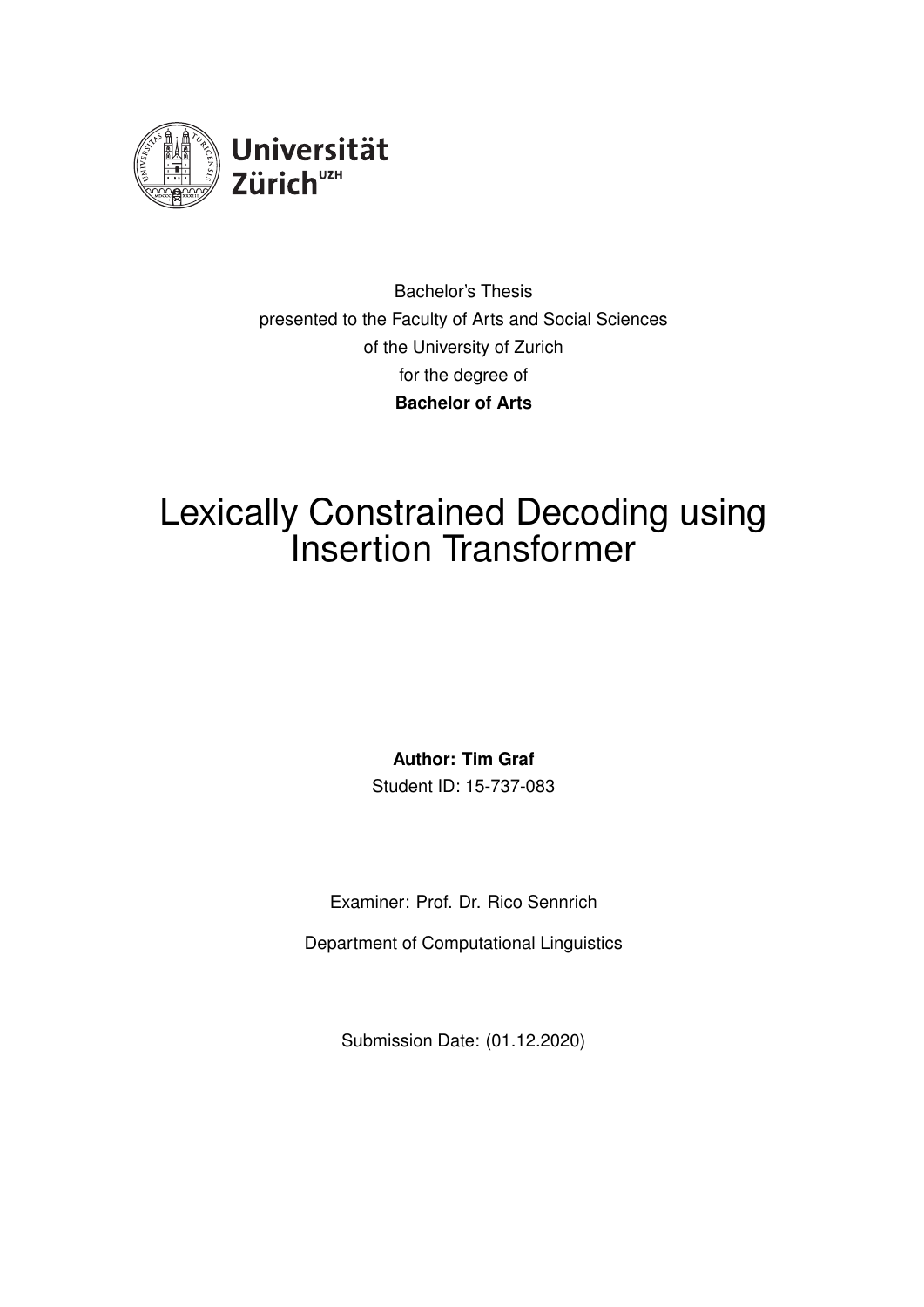#### <span id="page-1-0"></span>**Abstract**

This thesis suggests the use of the Insertion Transformer [\[Emelianenko et al., 2019\]](#page-31-0) to ameliorate lexically constrained decoding in neural machine translation. Previous works have had issues with guaranteeing that a constraint appears in the translation while also ensuring that the term is properly inflected to match the rest of the sentence. My contribution is a decoding algorithm for the Insertion Transformer that achieves a guarantee that the constraint appears in the translation and allows morphological variation to be taken into account. Additionally, I show that this algorithm can also provide help with resolving conflicting terminology database entries. Although my experiments fail to reproduce state of the art machine translation quality, my experiments show that morphological variation can improve translation quality in cases where inflection of a constraint is needed.

### **Zusammenfassung**

Diese Arbeit schlägt vor, den Insertion Transformer von [Emelianenko et al.](#page-31-0) [\[2019\]](#page-31-0) zu verwenden, um das sogenannte Lexically Constrained Decoding zu verbessern. Fruhere Publikationen hatten Probleme damit, eine Garantie zu erreichen, dass ein ¨ Constraint tatsächlich in der Übersetzung vorkommt und gleichzeitig auch korrekt flektiert ist im Kontext des ganzen Satzes. Mein Beitrag ist ein Decoding-Algorithmus für den Insertion Transformer, womit eine Garantie erreicht werden kann, dass ein Constraint in der Übersetzung vorkommt und dem Modell trotzdem erlaubt, verschiedene morphologische Varianten des Constraints zu berucksichtigen. ¨ Zusätzlich zeige ich, dass dieser Algorithmus dabei helfen kann, Konflikte bei widersprüchlichen Einträgen in einer Terminologiedatenbank aufzulösen. Obwohl es mir in meinen Experimenten nicht gelingt, den ßtate of the artïn der maschinellen Ubersetzung zu reproduzieren, zeigen meine Experimente, dass das Hinzufügen von morphologischer Variation die Übersetzungsqualität verbessern kann, wenn auch tatsächlich ein Constraint flektiert werden muss.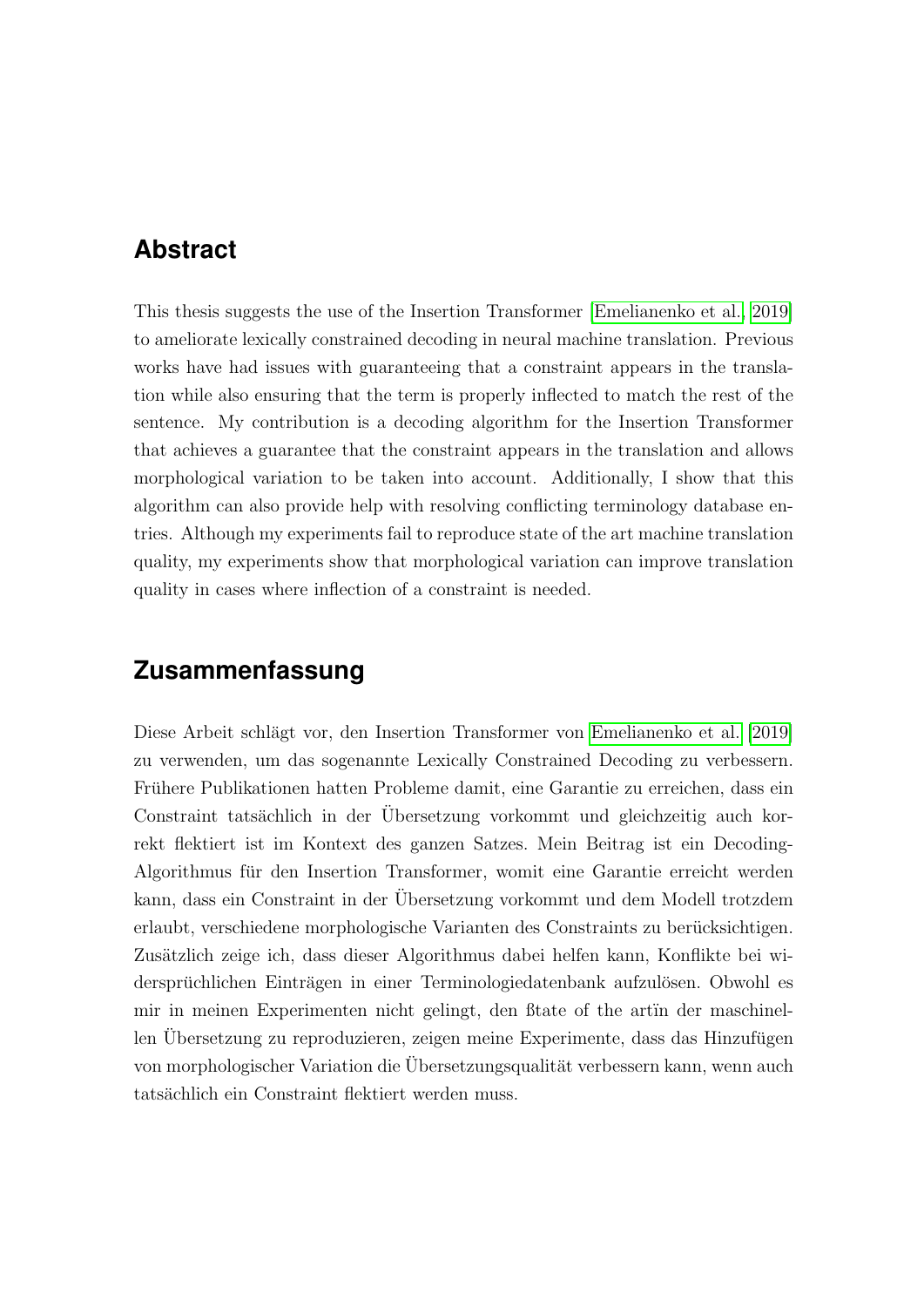# <span id="page-2-0"></span>**Acknowledgements**

First an foremost, I want to thank my supervisor Rico Sennrich for his support over the course of this thesis. His constructive criticism and invaluable advice have played a critical role in shaping this thesis. Also, his kindness and patience have made it a pleasure to meet with him and engage in interesting and productive discussions.

I would also like to thank my family and friends for their support during this thesis, and especially my partner for her unconditional support during the stressful parts of my work on this thesis.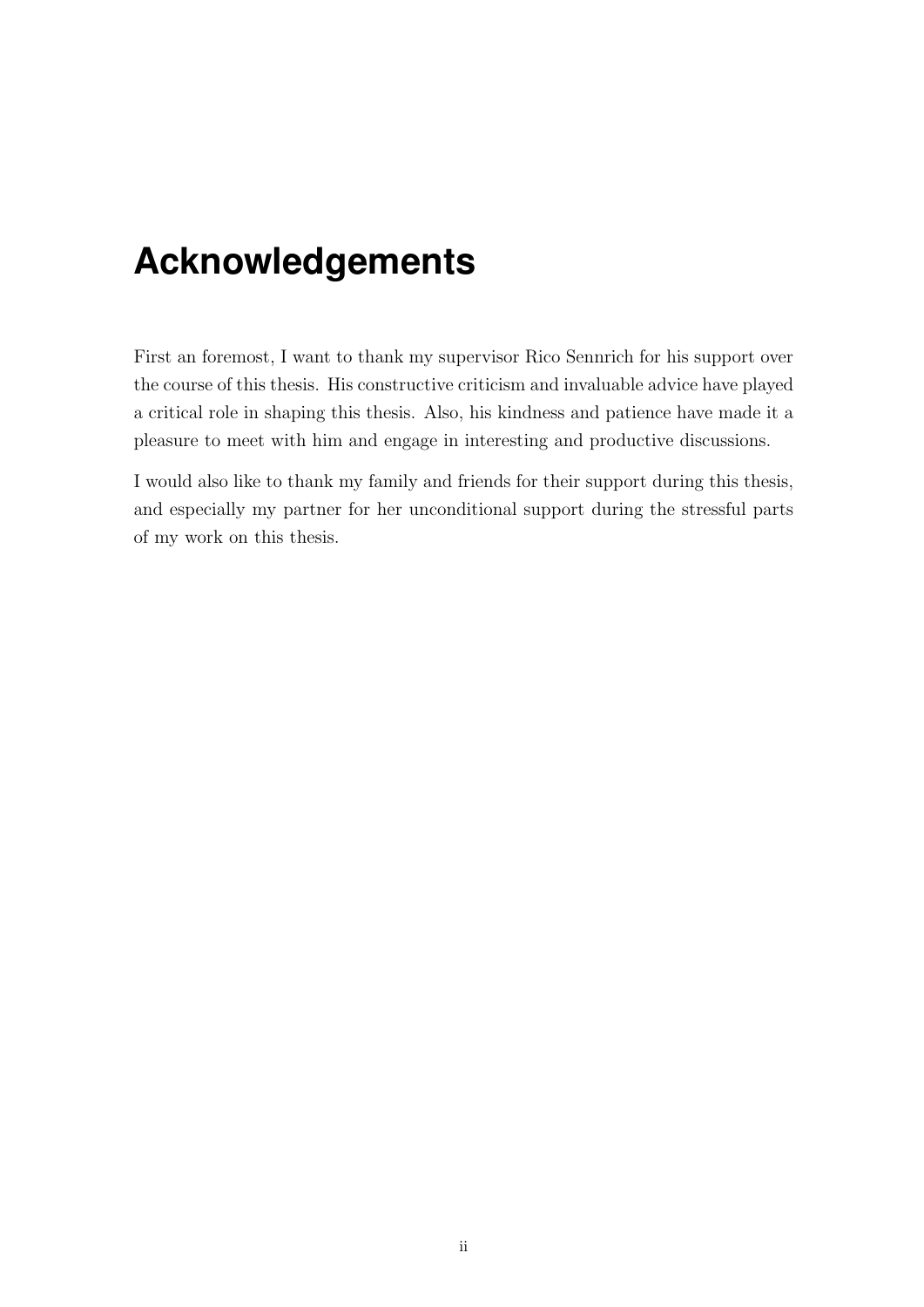# <span id="page-3-0"></span>**Contents**

|              | <b>Abstract</b> |                                                           | $\mathbf{i}$   |
|--------------|-----------------|-----------------------------------------------------------|----------------|
|              |                 | <b>Acknowledgements</b>                                   | ii             |
|              | <b>Contents</b> |                                                           | iii            |
|              |                 | <b>List of Figures</b>                                    | $\mathbf{V}$   |
|              |                 | <b>List of Tables</b>                                     | vi             |
|              |                 | <b>List of Acronyms</b>                                   | vii            |
| 1            |                 | Introduction                                              | 1              |
|              | 1.1             |                                                           | 1              |
|              | 1.2             |                                                           | $\overline{2}$ |
| $\mathbf{2}$ |                 | <b>Background</b>                                         | 4              |
|              | 2.1             |                                                           | $\overline{4}$ |
|              | 2.2             |                                                           |                |
|              | 2.3             | Unconstrained Terminology Enforcement                     | $\overline{5}$ |
|              | 2.4             |                                                           | 6              |
|              | 2.5             | Insertion Transformer with Unconstrained Generation Order | 8              |
| 3            |                 | <b>Materials</b>                                          | 10             |
|              | 3.1             |                                                           | 10             |
|              | 3.2             | <b>Testsets</b>                                           | 10             |
|              | 3.3             | Generation of Different Morphological Variants            | 11             |
| 4            |                 | <b>Methods</b>                                            | 13             |
|              | 4.1             |                                                           | 13             |
|              | 4.2             |                                                           | 14             |
|              | 4.3             |                                                           | 17             |
|              | 4.4             | Simulating a Noisy Terminology Database                   | 17             |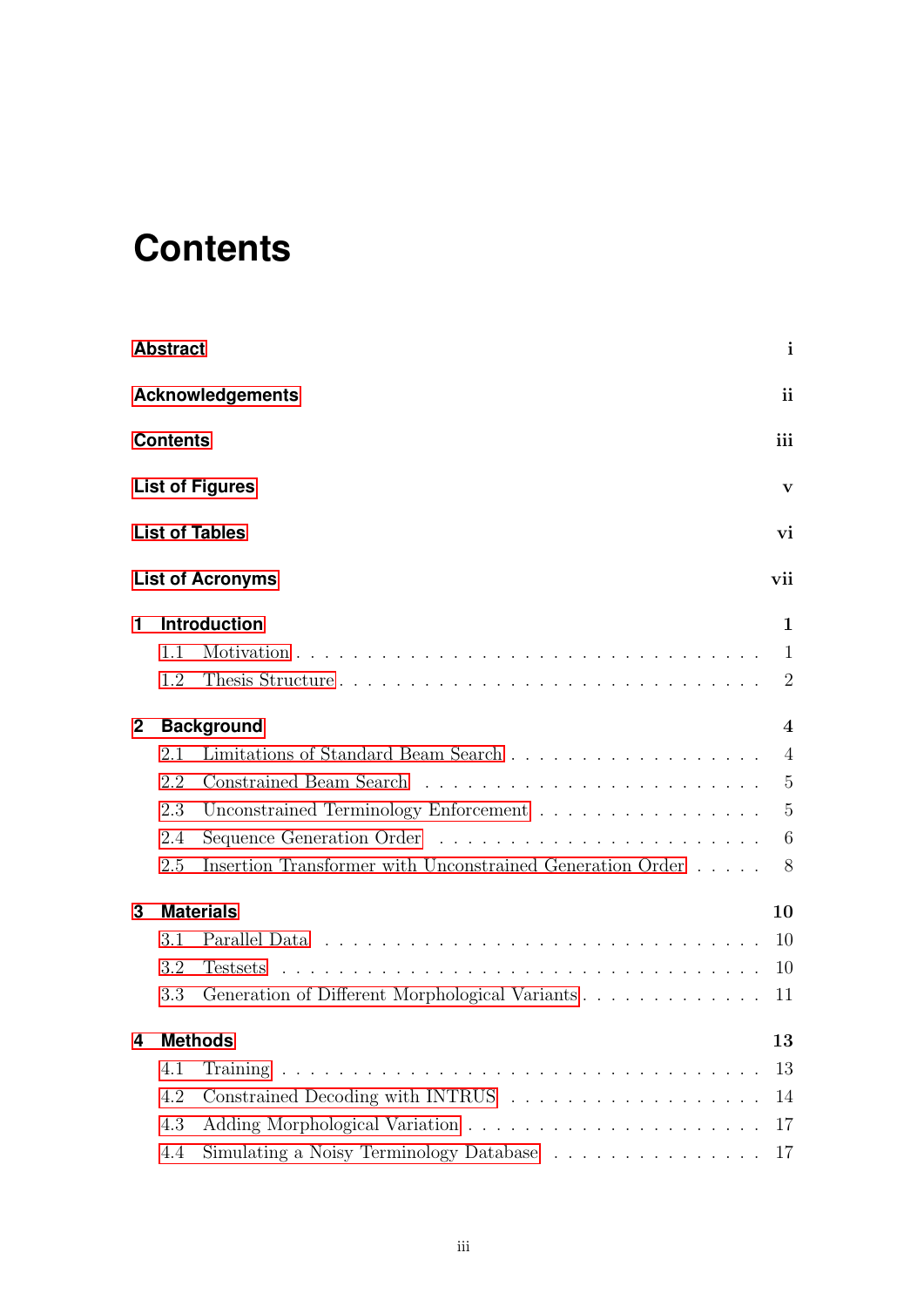|                   | 5 Results and Analysis                                | 18 |
|-------------------|-------------------------------------------------------|----|
|                   |                                                       |    |
|                   |                                                       |    |
|                   |                                                       |    |
|                   | 5.4 Performance Loss with Morphological Variations 20 |    |
|                   | 6 Conclusion                                          | 22 |
| <b>References</b> |                                                       |    |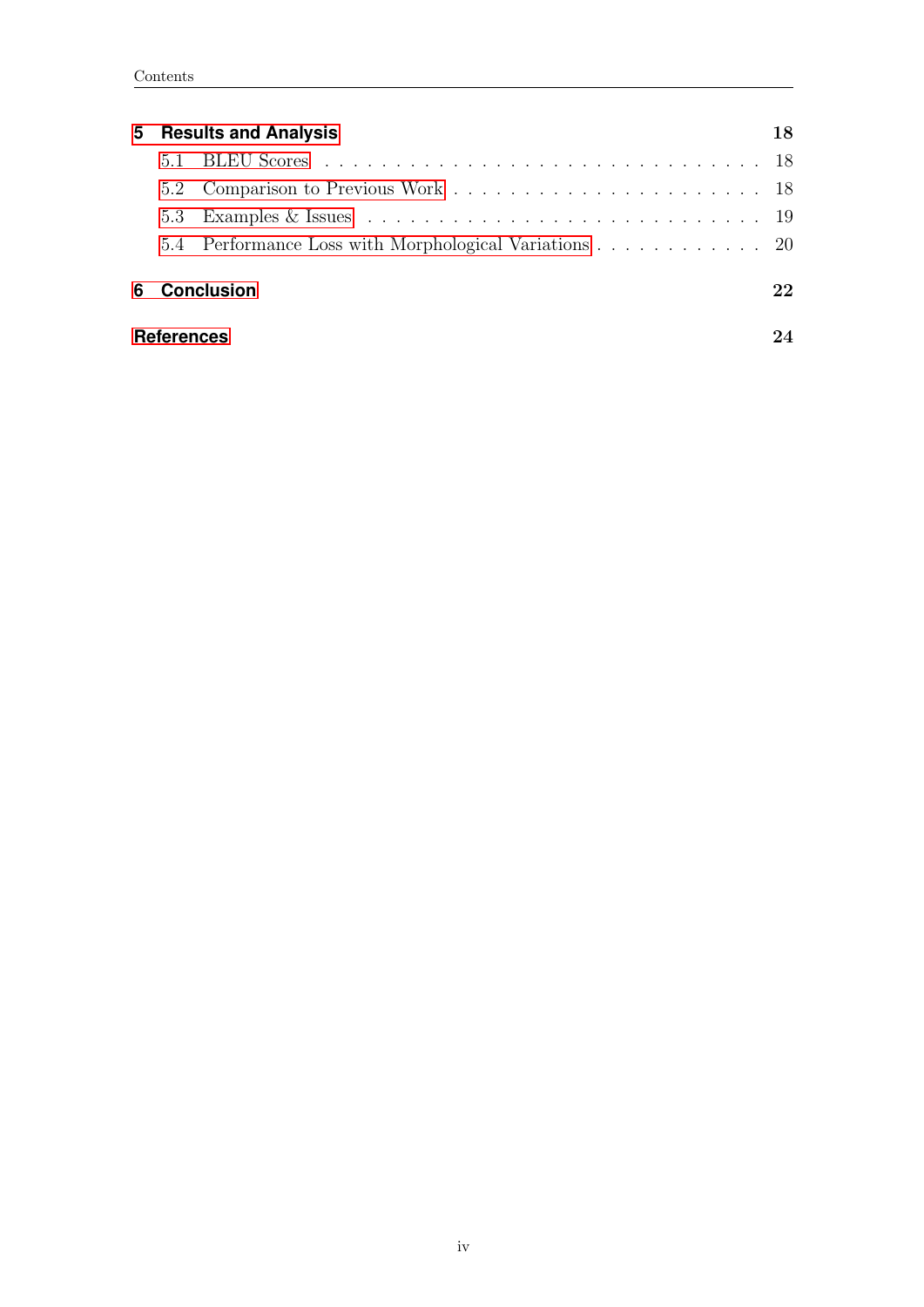# <span id="page-5-0"></span>**List of Figures**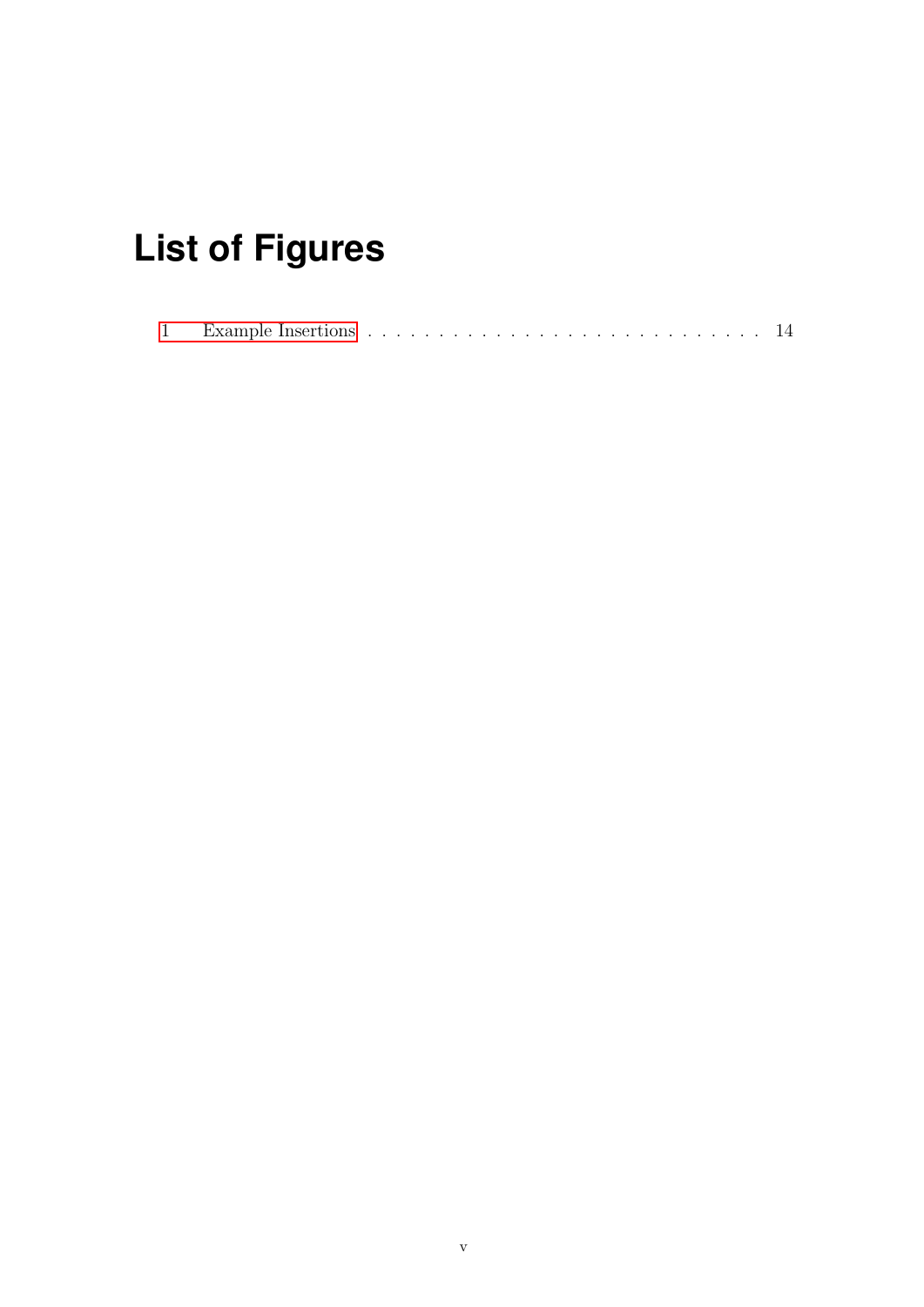# <span id="page-6-0"></span>**List of Tables**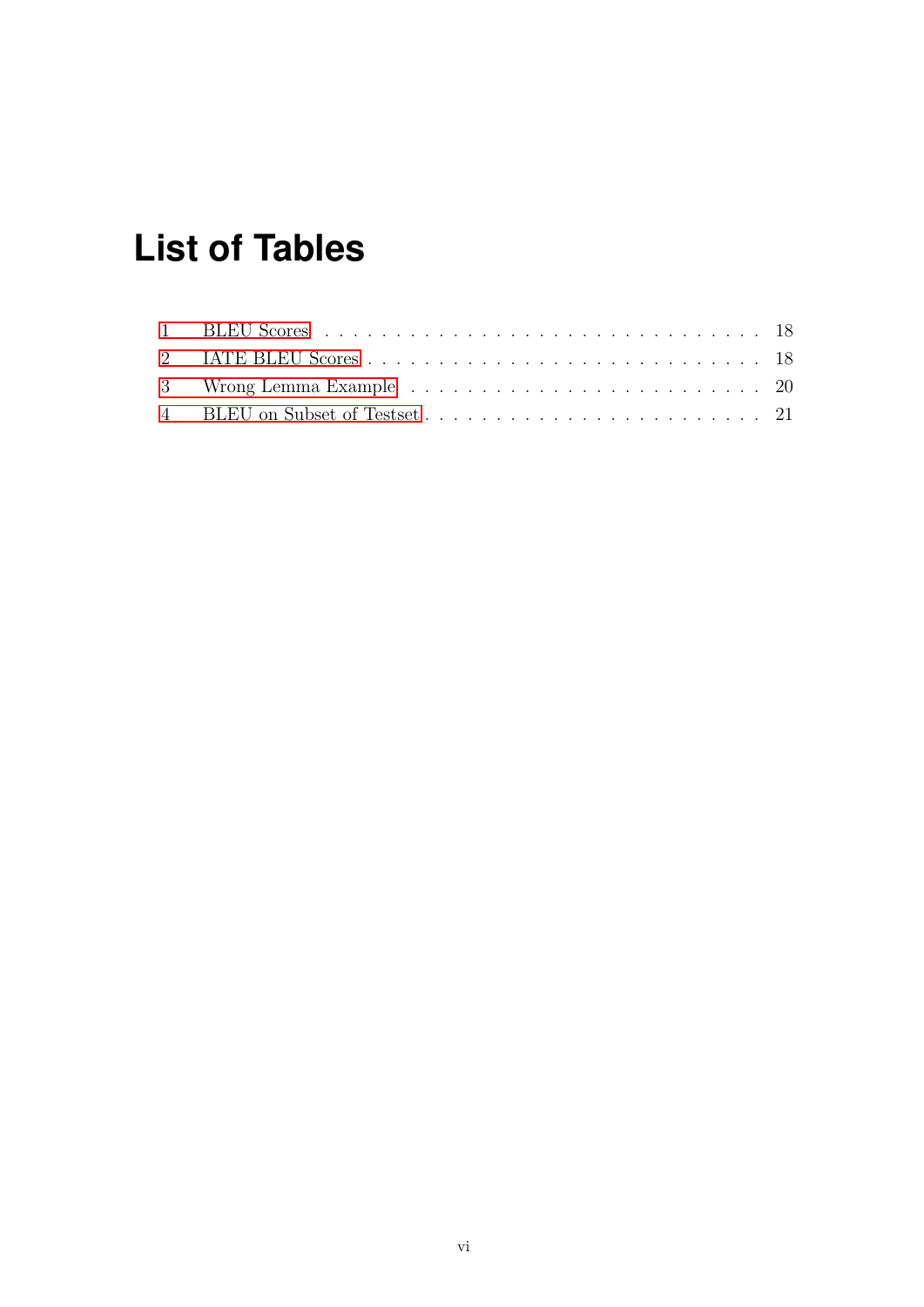# <span id="page-7-0"></span>**List of Acronyms**

| <b>BLEU</b>   | Bilingual Evaluation Understudy                                 |
|---------------|-----------------------------------------------------------------|
| <b>BPE</b>    | Byte Pair Encoding                                              |
| <b>CBS</b>    | Constrained Beam Search                                         |
| DBA           | Dynamic Beam Allocation                                         |
| <b>GBS</b>    | Grid Beam Search                                                |
| <b>GPU</b>    | Graphics Processing Unit                                        |
| <b>IATE</b>   | Interactive Terminology for Europe                              |
| <b>INTRUS</b> | Insertion Transformer for Unconstrained Order Sequence Modeling |
| MТ            | Machine Translation                                             |
| <b>NMT</b>    | Neural Machine Translation                                      |
| <b>SMOR</b>   | Stuttgarter Morphologisches Analysewerkzeug                     |
| <b>SMT</b>    | Statistical Machine Translation                                 |
| <b>WMT</b>    | Workshop on Machine Translation                                 |
| Zmorge        | Zurich Morphological Analyzer for German                        |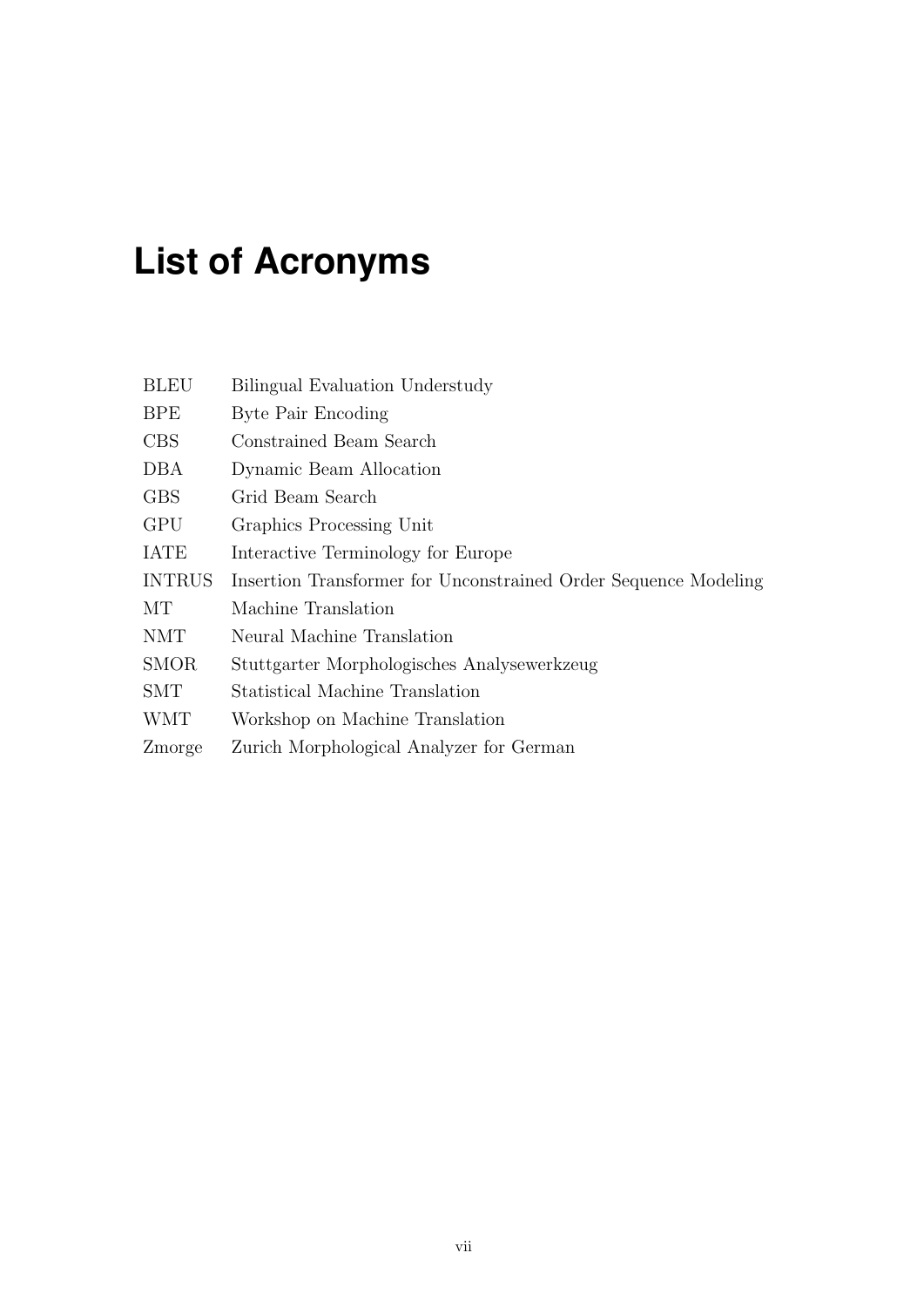## <span id="page-8-0"></span>**1 Introduction**

#### <span id="page-8-1"></span>**1.1 Motivation**

Neural machine translation (NMT) has yielded large improvements in translation quality compared to previous statistical machine translation (SMT) approaches. While the output of NMT systems is generally considered to be more fluent than their SMT counterparts, it is more difficult to enforce constraints on the target side of the translation. In an industry setting, such constraints are especially important as translators are often required to follow certain terminology guidelines, for example to maintain the Corporate Language of a customer. To ensure a terminologically correct and consistent translation, most actors in the translation industry maintain terminology databases which contain the relevant terminology for a specific domain. An entry in a terminology database usually consists of a term in the source and target language respectively, e.g. ATM (en) and Bancomat (de). Thus, if the word ATM appears in an English sentence that is to be translated into German, the translator is reminded that ATM should be translated as Bancomat (and not as Bankautomat, although it would be a valid translation), for example through highlighting in professional translation software. While this certainly aids the translator to produce terminologically consistent translations, the translation process can be made more efficient by ensuring that the output of an MT system already contains the necessary terms.

For phrase-bases SMT systems [\[Koehn et al., 2003\]](#page-32-0), mechanisms to control the MT output have existed for quite some time, but because of the architectural change between SMT and NMT, these mechanisms could not simply be ported to NMT systems. However, in an effort to support similar functionality, there have been numerous approaches that have found a way to incorporate terminology into NMT, all of which have certain caveats.

A range of approaches uses forms of constrained decoding, where the terms are used as lexical constraints that have to be fulfilled in order for a hypothesis to be accepted [\[Hasler et al.](#page-31-2) [\[2018\]](#page-31-2), [Hokamp & Liu](#page-31-3) [\[2017\]](#page-31-3), [Post & Vilar](#page-32-1) [\[2018\]](#page-32-1), [Susanto et al.](#page-33-0) [\[2020\]](#page-33-0)].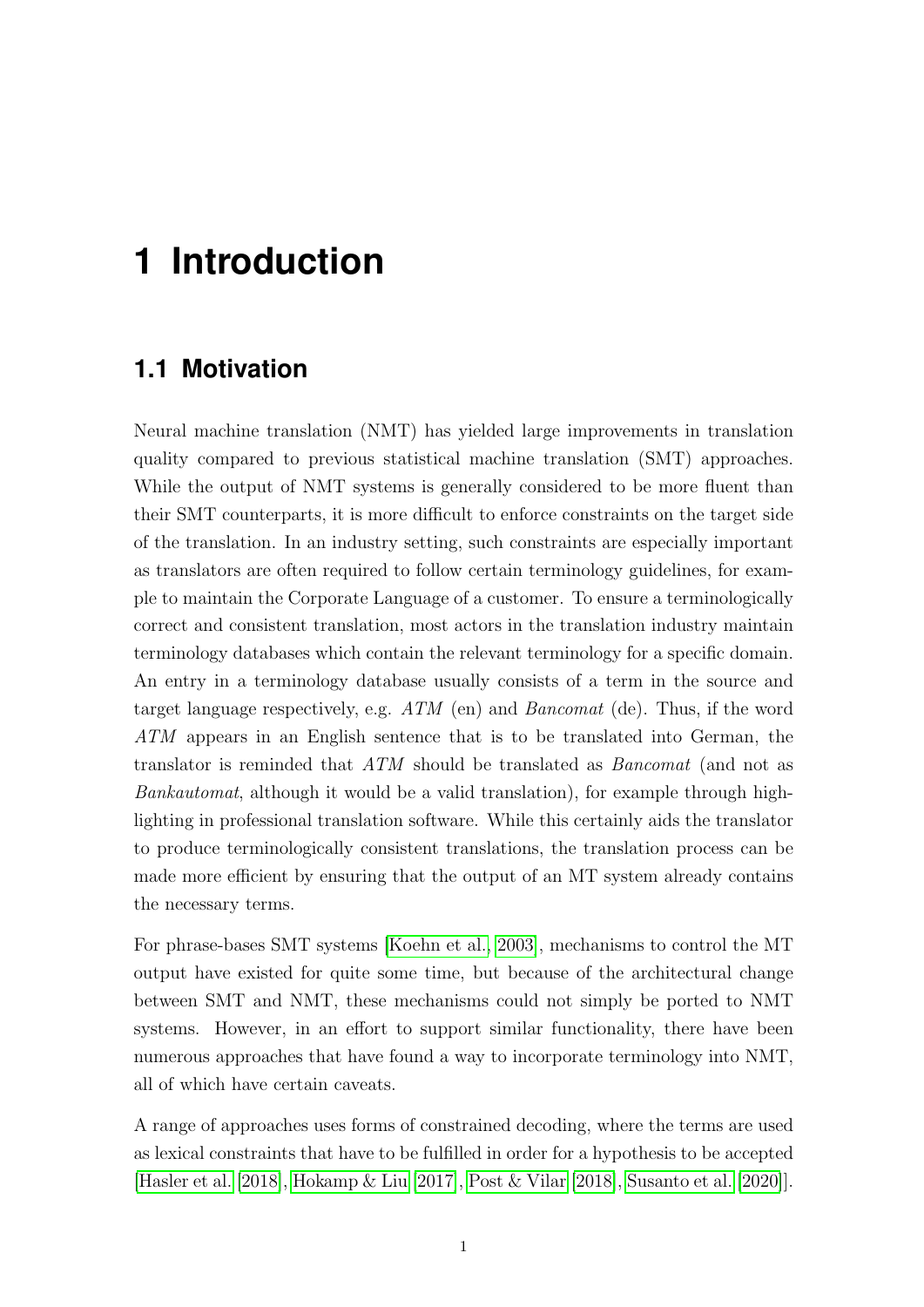In these cases, the model must produce a translation where all the given constraints are met. While in theory this behaviour might be desirable, the hard constraints can also hurt translation quality in certain cases [\[Dinu et al., 2019\]](#page-31-4). Additionally, these methods lack the ability to inflect the terms, such that translators need to be cautious to find correct terms that appear in a incorrectly inflected form in the MT output. The work of [Dinu et al.](#page-31-4) [\[2019\]](#page-31-4) has shown that NMT systems are capable of inflecting terminology constraints, but their approach loses the guarantee that terms contained in the terminology database always appear in the translation.

[Emelianenko et al.](#page-31-0) [\[2019\]](#page-31-0) propose a novel way of generating the translation with an Insertion Transformer. Instead of generating the sentence in a left-to-right fashion, the NMT system can insert a new token at any position in the translation hypothesis. I suggest to use this capability of the Insertion Transformer to alleviate a frequent problem in conventional constrained decoding approaches, namely that lexical constraints often do not fit well into the translation. To solve the problem with missing inflections of terms, I generate morphological variations of a term, such that the model can choose which inflection of a term shall be used in a translation. With the ability to choose from different variations of a term, I also experiment to use the translation model to resolve conflicting entries in a terminology database, i.e. when a term has multiple plausible translations, as it is common in the IATE database.

Thus, the research questions that shall be answered in this thesis, are:

- How does using an Insertion Transformer compare to other methods for implementing lexical constraints on the output of NMT?
- Does the use of morphological variations in lexical constraints improve translation quality?
- Is using an Insertion Transformer beneficial when the terminology database contains noise, i.e. when there are multiple possible matches in the target language for a given source term?

### <span id="page-9-0"></span>**1.2 Thesis Structure**

In this first chapter I gave a brief introduction and provided the aims of this thesis. Chapter 2 introduces the necessary concepts needed to understand the remainder of this thesis, and gives an overview of the most important works that have solved parts of terminology integration in NMT. Chapter 3 covers the materials used for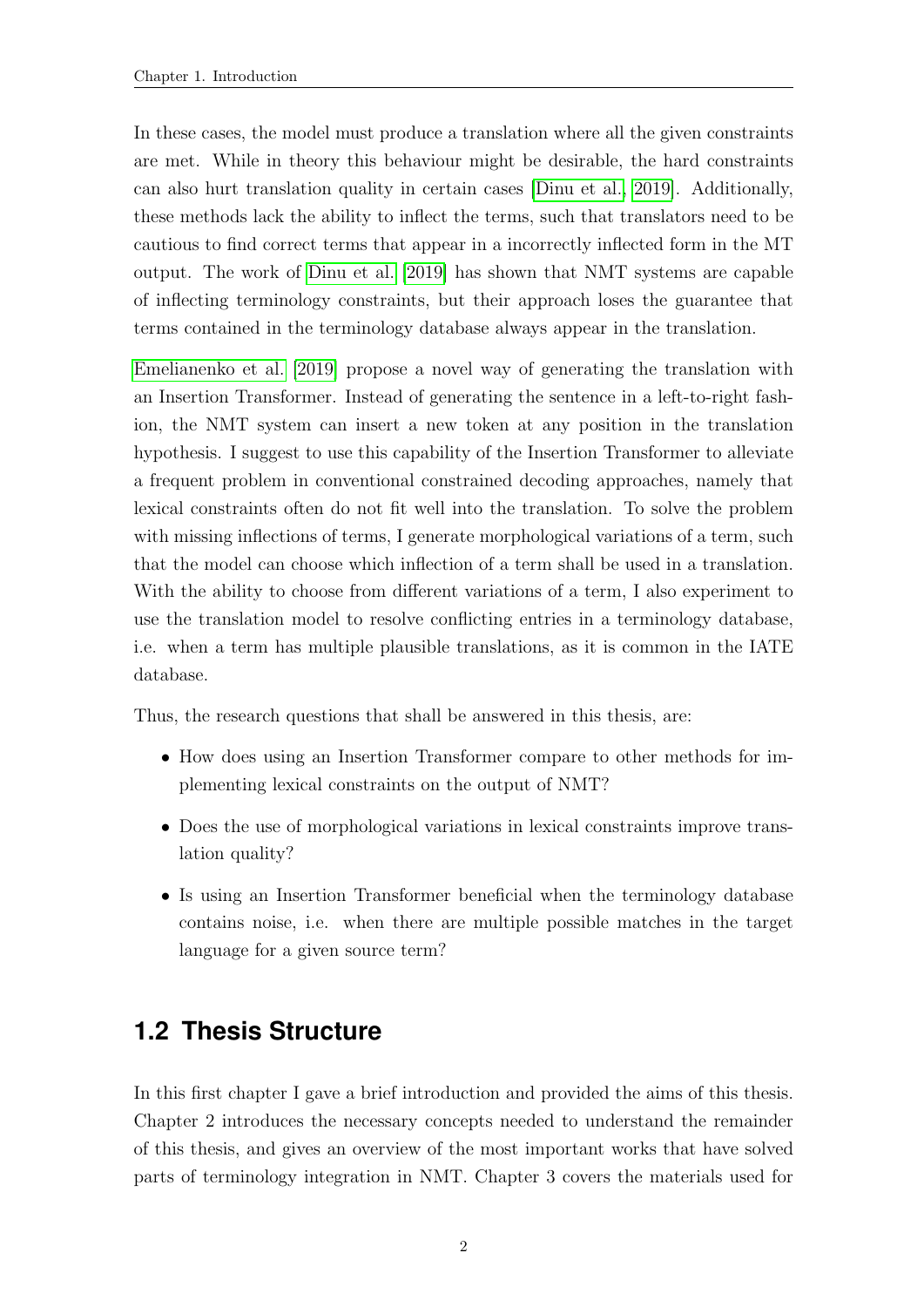training and evaluation. In chapter 4, I will introduce my proposed algorithm for constrained decoding with an Insertion Transformer, as well as the methods I used to construct a meaningful testset. In chapter 5 I present the results of my experiments. Chapter 6 follows, where I provide an analysis of said results, before concluding my thesis in chapter 7.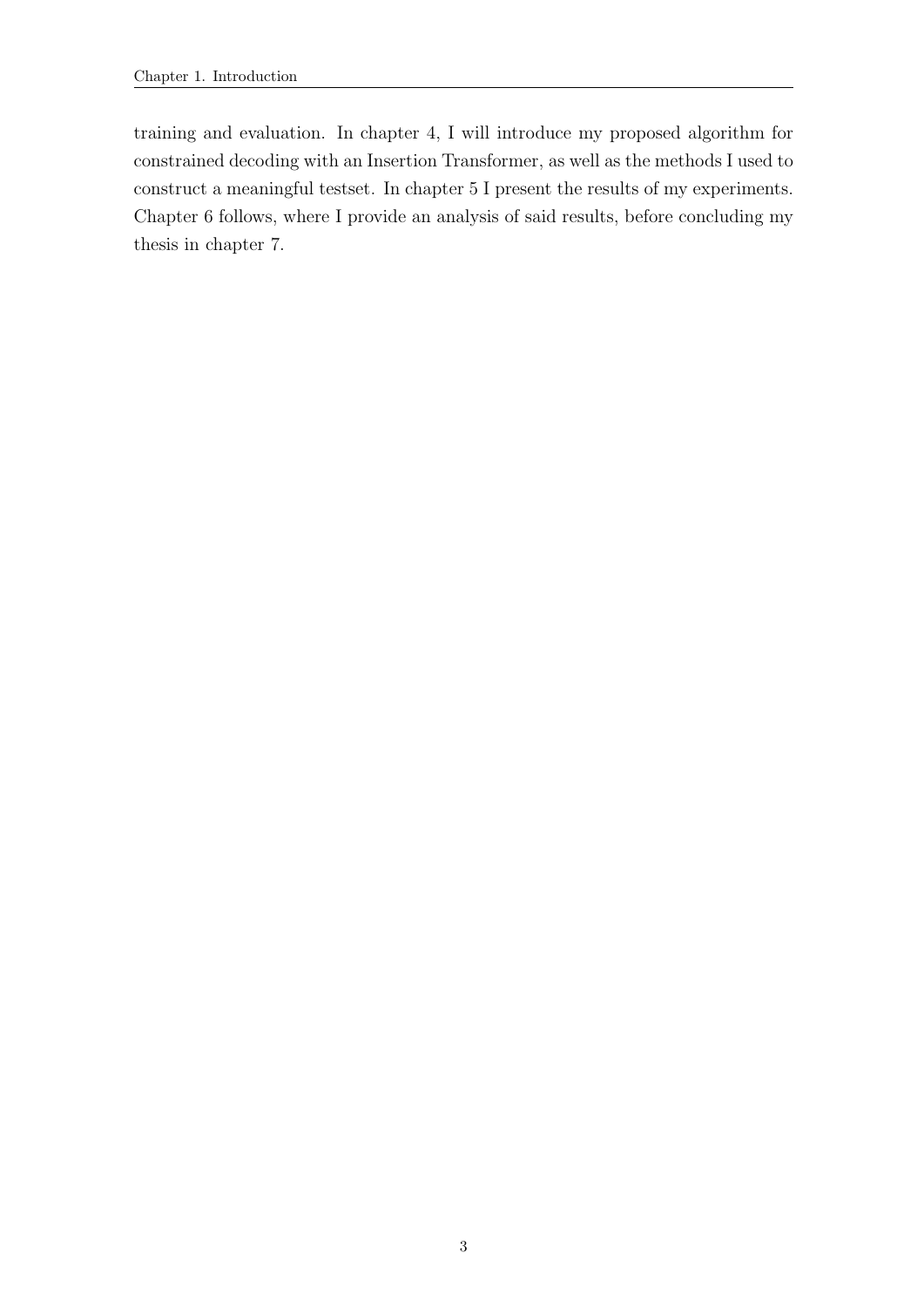# <span id="page-11-0"></span>**2 Background**

#### <span id="page-11-1"></span>**2.1 Limitations of Standard Beam Search**

Current state-of-the-art systems in NMT typically use an encoder-decoder architecture [\[Sutskever et al., 2014\]](#page-33-1). In these frameworks, the encoder part of the neural network encodes a sentence into a vector-representation which is then decoded into a translation by the decoder part. The general underlying problem is that for a given source sentence, the model should produce the most probable translation. As computing the conditional probability for every possible translation is infeasible, the problem is simplified: The most probable translation is the most probable sequence of tokens, where the probability of the ith token is its conditional probability given the source sentence and all i-1 previously generated tokens. It is again not feasible to compute all possible sequences of tokens, thus the most probable sequence is approximated: always picking the optimal token at each timestep is prone to make a bad global choice, hence most systems approximate the most probable sequence through beam search [\[Sutskever et al., 2014\]](#page-33-1). With beam search, the k most probable hypotheses are kept at each timestep. In the next step, all possible continuations for each hypothesis are calculated and again, the k most probable of all new hypotheses are kept. In this example, k is then called the beam size. Beam search has a complexity of  $O(|Y|Vk)$ , where V is is the (target) vocabulary size and |Y| the length of the translated segments in subwords.

With regards to the incorporation of terminology entries into beam search, the biggest underlying problem is that no hypothesis in the beam is guaranteed to include the desired translation of the term. As a result, the part of the search space covered by beam search needs to be increased and/or altered to achieve a high probability that the term is in one of the final hypotheses.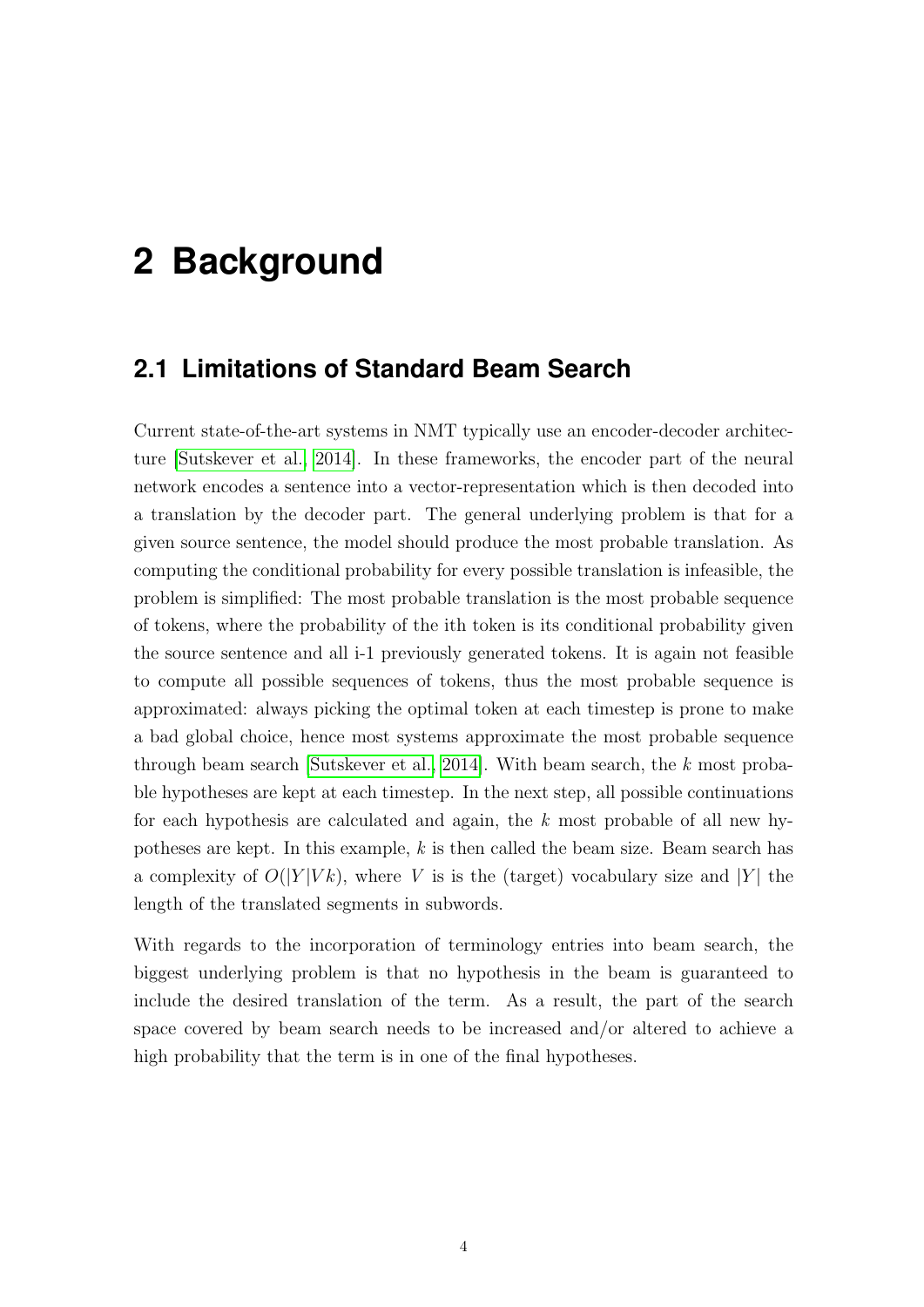#### <span id="page-12-0"></span>**2.2 Constrained Beam Search**

Some of the first approaches to incorporate terminology constraints into NMT included modifying the beam search algorithm in a way that the needed terms end up in the translation. Modifications to the decoding algorithm are convenient, as this does not require to retrain an NMT model, instead, a trained model can be used out of the box. Constrained beam search [CBS; [Anderson et al.](#page-31-5) [\[2017\]](#page-31-5)] showed that image captioning networks are able to decode with constraints. This approach, however, uses  $2^C$  beams, where C is the number of constraints. As I intend to add morphological variations to the constraints, CBS certainly would not scale well in my case. Another proposed beam search modification was grid beam search [GBS; [Hokamp & Liu](#page-31-3) [\[2017\]](#page-31-3)]. GBS improves efficiency over CBS, because it only uses C beams instead of  $2^C$ . Even though this is a considerate decrease in time complexity, this method is still no suited for many constraints. [Post & Vilar](#page-32-1) [\[2018\]](#page-32-1) propose dynamic beam allocation (DBA), a process that allows for an arbitrary number of constraints to be added while the added time complexity stays constant. They show, however, that DBA requires a rather high beam size of 10 in order to perform well, and argue that one of the problems is to find the correct permutations of the constraints, especially with many constraints, as the number of permutations increases exponentially. This problem is further aggravated by using the standard left-to-right decoding approach, as at the time of generating a token, the model has no knowledge about constraints that will have to be fulfilled at a later step in the translation process.

#### <span id="page-12-1"></span>**2.3 Unconstrained Terminology Enforcement**

A radically different but successful approach by [Dinu et al.](#page-31-4) [\[2019\]](#page-31-4) does not concentrate on the decoding algorithm to place desired terms into the translation. Instead, the model learns to translate a word as the desired term, if the term is appended to the word in the source sentence. Compared to constrained beam search algorithms [\[Anderson et al., 2017;](#page-31-5) [Hokamp & Liu, 2017;](#page-31-3) [Post & Vilar, 2018\]](#page-32-1), this method cannot be used after the training of an NMT system, as it needs to learn the mechanism during training. Conversely, after the model is trained, the so-called train-by-append method profits from practically no added decoding time, as the only added computation time is C added tokens in the source sentence, as well as an additional input-stream which indicates whether a (sub)word is a normal subword, part of a term in the source language or part of a term in the target language [\[Dinu et al.,](#page-31-4)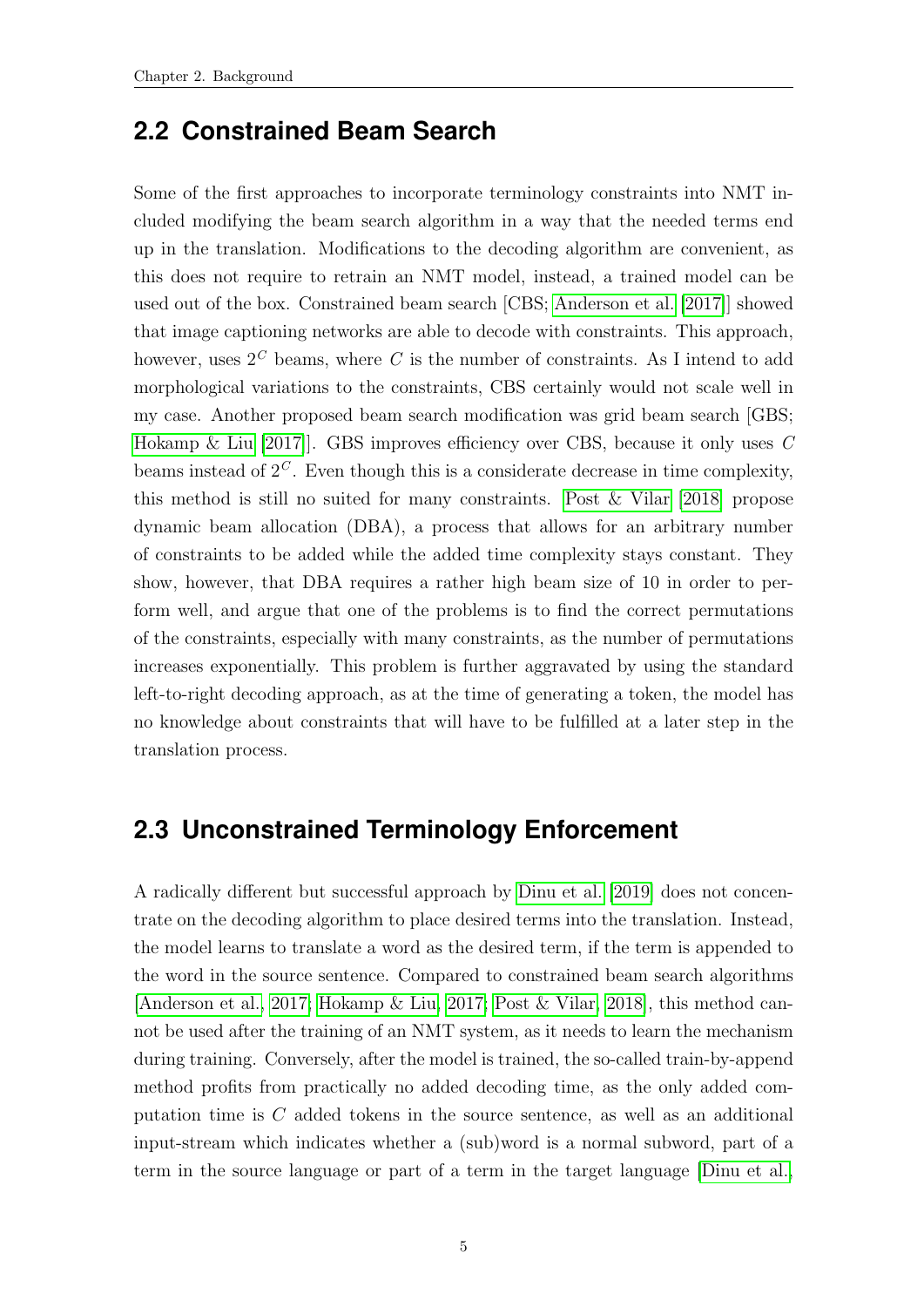[2019\]](#page-31-4). This is especially impressive considering that their system reached term use rates of over 90% even though it used the transformer architecture in a comparatively small configuration with 2 encoder and decoder layers respectively. Additionally, in certain cases the model has learned to correctly inflect a term, even though only its base form was displayed to the model in the source sentence.

Although this approach promises to at least partly solve the inflection problem, for use in this thesis this approach is not suitable. The reason for this is because it is not possible to achieve a guarantee that the constraint will appear in the translation, as it is less of a constraint and more of a strong recommendation.

### <span id="page-13-0"></span>**2.4 Sequence Generation Order**

Since the advent of NMT, decoding has been mainly done with left-to-right generation. The standard transformer architecture [\[Vaswani et al., 2017\]](#page-33-2) still produces state-of-the-art results using this technique. Although this method is intuitive and rather easily implemented in NMT, it is not ideal: the start of a generated translation cannot be modified later on in the sentence, and hence inherently constrains the generation of the rest of the translation to be of a certain grammatical structure. This is especially problematic during constrained decoding: if a constrained term needs to be inserted towards the end of the translation, the possibility is real that the term does not fit into the structure of the sentence. This can lead to sentences where the term appears twice in the translation, but in two different surface forms. Consequently, new decoding strategies have been introduced.

[Gu et al.](#page-31-6) [\[2019\]](#page-31-6) propose a Levenshtein Transformer, which does not generate the translation in a left-to-right fashion, but rather generates multiple tokens at the same time, and then subsequently improves the translation by inserting new tokens and deleting existing tokens. This process does not suffer from the above-mentioned problems of the base-Transformer using left-to-right generation.

[Susanto et al.](#page-33-0) [\[2020\]](#page-33-0) have demonstrated that the Levenshtein-Transformer [\[Gu et al.,](#page-31-6) [2019\]](#page-31-6) is well suited for lexically constrained decoding: Instead of starting with an empty sequence, the translation is instantiated with the desired terms. With this approach, the model refines the sequence by adding words around the terms and as a results of the terms being known from the beginning, the model can take them into account during all of the generation process. They report a term use rate of roughly 93.5% over different testsets using this method. To further increase the term use rate, they did not allow the deletion of said constraints, which occasionally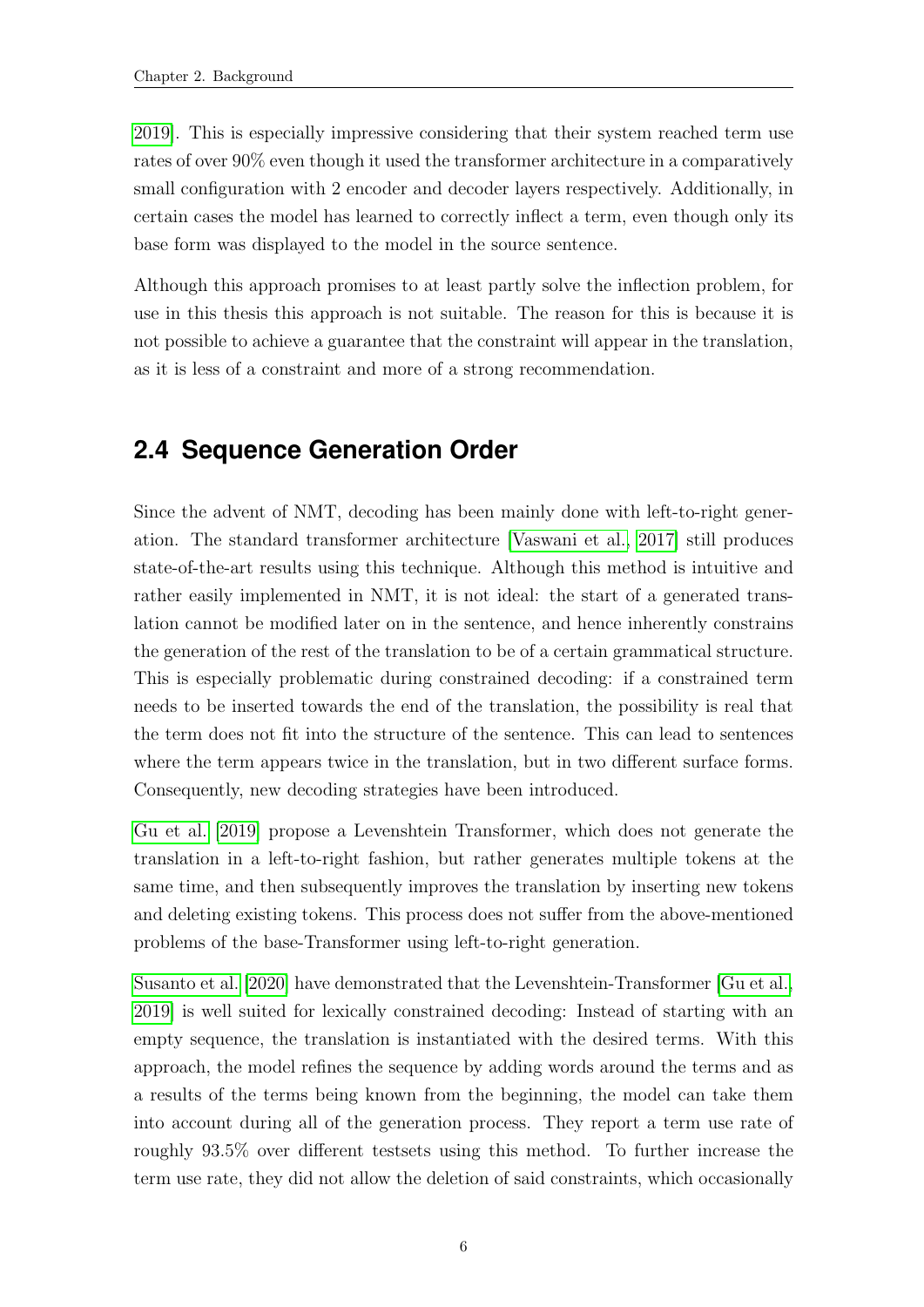happened. With this improvement, the term use rate amounts to 99\%, and combined with not allowing tokens to be inserted amidst terms that span over more than one (sub)word, they reach a 100% certainty that constrained terms are included in the translation.

Additionally, it seems that disallowing the deletion of the constraints and insertion in-between them also comes with an improvement in translation quality, as these runs show the highest BLEU scores. This is, however, no surprise and to be taken with a grain of salt: their evaluation is based on an oracle experiment as it was proposed by [Dinu et al.](#page-31-4) [\[2019\]](#page-31-4). In other words, the terms that are used as the lexical constraints are known to be part of the reference translation. As BLEU [\[Papineni et al., 2002\]](#page-32-2) is an n-gram based metric, the scores are naturally expected to increase when a term is translated exactly as it appears in the reference. It also reduces the probability that the translation uses a different sentence structure than the reference translation, which further increases BLEU Scores without necessarily improving translation quality overall. Nevertheless, compared to DBA [\[Post & Vilar,](#page-32-1) [2018\]](#page-32-1), this approach is a significant improvement when compared with other methods that provide high term use rates. Namely, constrained decoding with DBA can reach a term use rate very close to 100%, but in some cases only with a major decrease in inference time [\(Dinu et al.](#page-31-4) [\[2019\]](#page-31-4) report a needed beam size of 20 to achieve a term use rate of 99%) and an accompanying loss in translation quality measured in BLEU as seen in [Dinu et al.](#page-31-4) [\[2019\]](#page-31-4). Hence, moving away from the standard left-to-right decoding approach appears to benefit the cause of lexically constrained decoding. And, for professional translators in a post-editing setting, a guarantee that terminology guidelines are respected is certainly desirable.

[Susanto et al.](#page-33-0) [\[2020\]](#page-33-0) discuss two issues that remain when using lexical constraints with the Levenshtein Transformer: on the one hand, they did not propose a way to morphologically vary the constraints, which can provoke either artificially constructed sentenses to match the inflection of the term, or the inflection of the term not matching the rest of the sentence. On the other hand, when there is more than one term that should appear in the translation, their proposed Levenshtein transformer does not implement a way that allows the order of the constraints to be changed. As a result, a good translation depends on a good initialisation of the constraint order. However, as the number of permutations increases very fast  $(n!)$ , a the probability of a good initialisation drastically decreases with the number of constraints. In the next section, I will address another variation of the Transformer architecture, which might have the capabilities to address these two issues.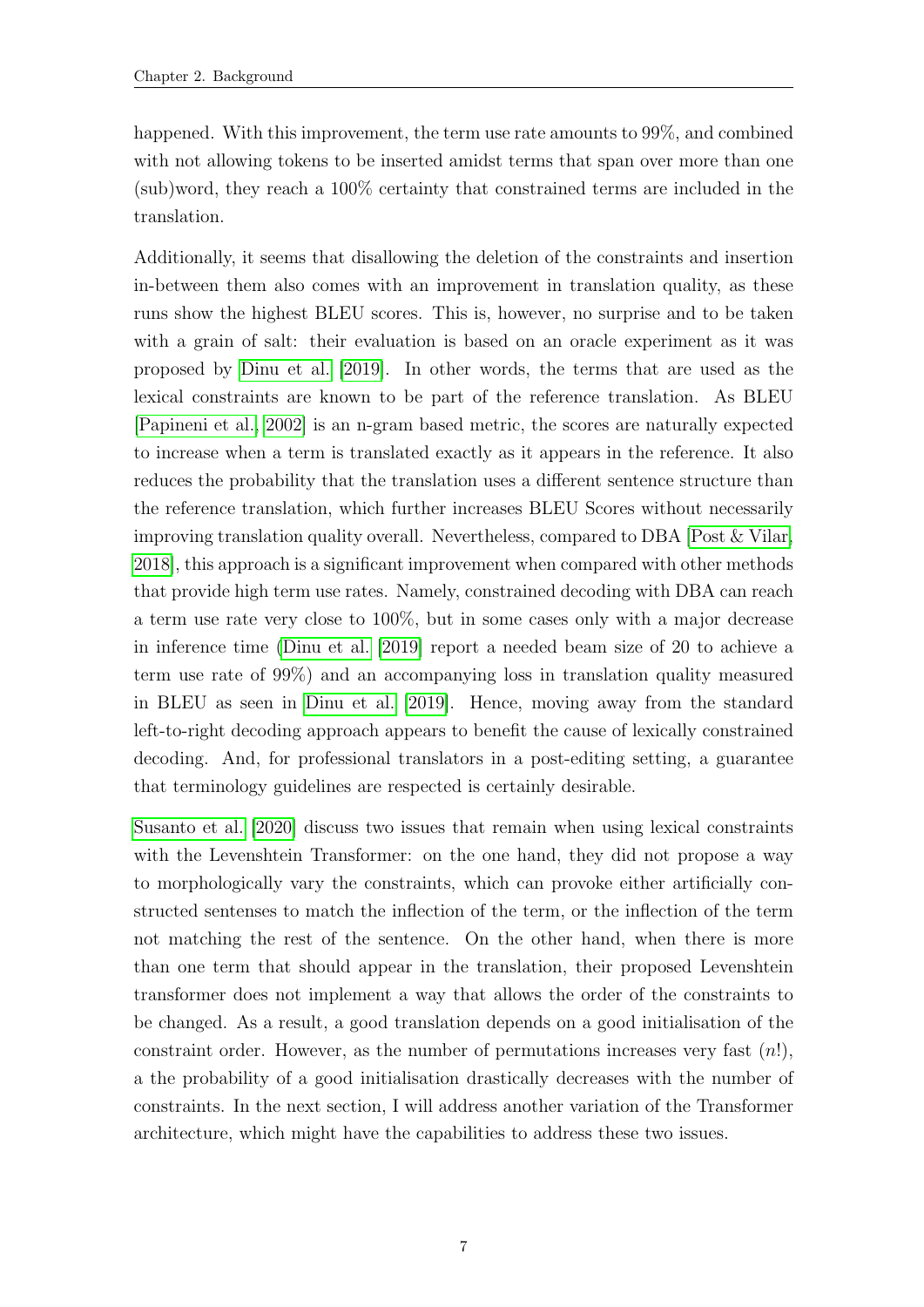### <span id="page-15-0"></span>**2.5 Insertion Transformer with Unconstrained Generation Order**

[Emelianenko et al.](#page-31-0) [\[2019\]](#page-31-0) propose an Insertion Transformer for unconstrained order sequence modeling (INTRUS). Whereas the Levenshtein Transformer [\[Susanto et al.,](#page-33-0) [2020\]](#page-33-0) operates in a non-autoregressive fashion, INTRUS decodes autoregressively, as it is the standard in NMT, which means that the translated sequence is generated piece by piece. Yet, in contrast to most state-of-the-art NMT systems, INTRUS can insert any token at any timestep at any desired position. This does come at the price of added computational complexity: The training duration of INTRUS is 3-4 times larger than that of a same-size standard Transformer [\[Vaswani et al., 2017\]](#page-33-2). At inference time, the speed of INTRUS is not harmed as much, as the inference speed is  $O(|Y|^3k)$  compared to  $O(|Y|^2k)$  for standard left-to-right decoding, which results in roughly 50% lower decoding speed on average, as  $|Y|$  is rather small for most sentences [\[Emelianenko et al., 2019\]](#page-31-0). Nevertheless, 33% less performance is not negligible, and as the decoding time can easily explode for large sentences, this is certainly a disadvantage of INTRUS when compared to the work of [Susanto et al.](#page-33-0) [\[2020\]](#page-33-0); [Vaswani et al.](#page-33-2) [\[2017\]](#page-33-2). The reason for this exploding decoding time is that the decoder self-attention needs to be recomputed at every timestep because the insertion of new tokens changes the positional encodings of many tokens [\[Emelianenko](#page-31-0) [et al., 2019\]](#page-31-0).

Traditional left-to-right decoders predict the probability of the next word given the source sentence and the current unfinished translation. In comparison, INTRUS predicts the probability of the next insertion, which means it must predict the joint probability of a token and a position. More precisely, the probability distribution is computed as follows, as described in [Emelianenko et al.](#page-31-0) [\[2019\]](#page-31-0):

$$
p(\tau_t) = p(token | pos) \cdot p(pos)
$$
  
\n
$$
p(pos) = softmax(H \times \omega_{loc})
$$
  
\n
$$
p(token | pos) = softmax(h_{pos} \times W_{tok})
$$
\n(2.1)

Compared to traditional left-to-right decoding, the probability of every next insertion  $\tau_t$  is not simply dependent on the token, but also on the insertion position (pos). Thus, at each timestep t, there are t possible insertion positions. H is a matrix that contains t decoder hidden states  $h_{pos}$ , with each  $h_{pos}$  corresponding to one of the t possible insertion positions.  $\omega_{loc}$  is a vector of trained weights that aims to predict the probability of each possible next insertion position. The softmax of the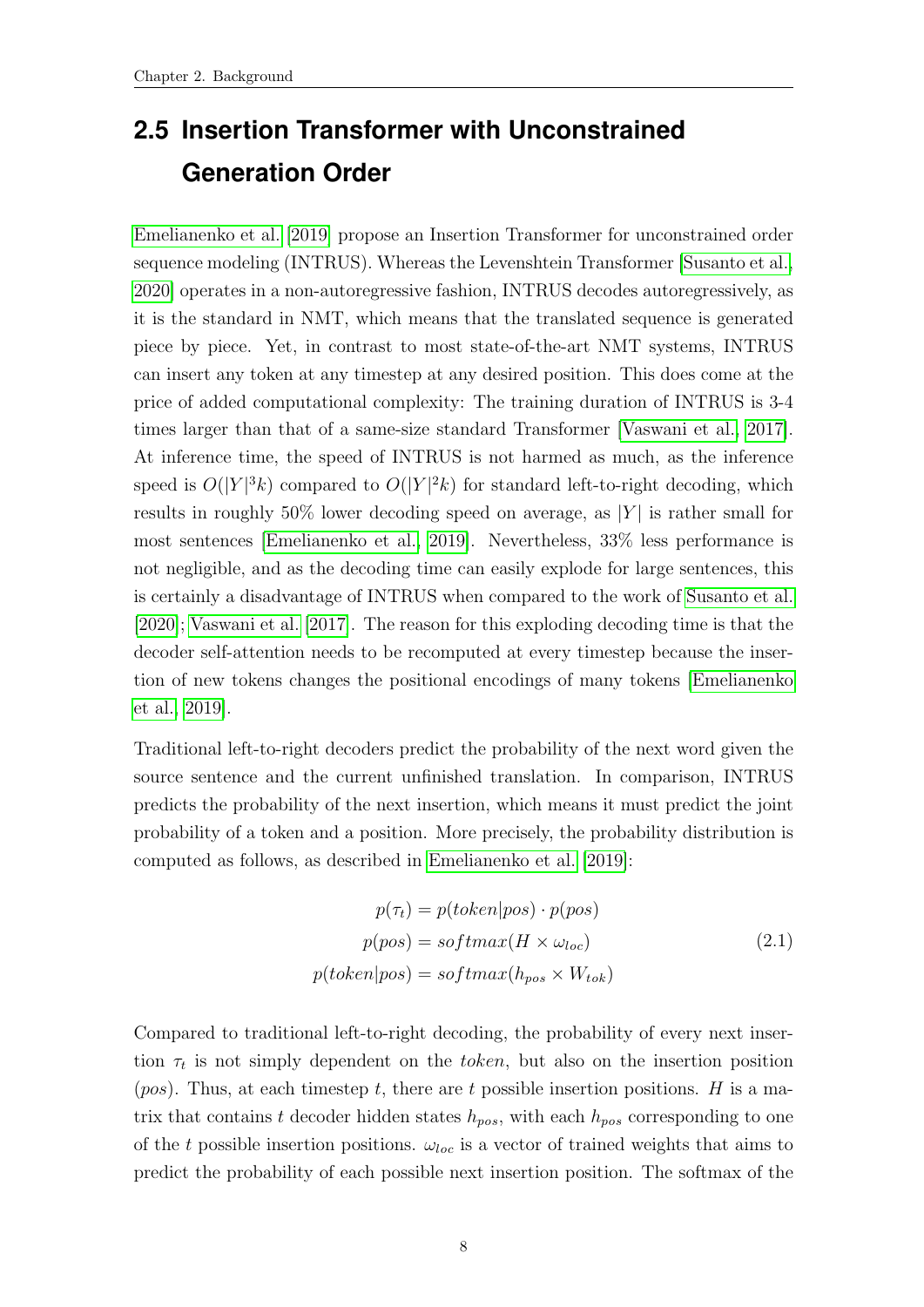product of H and  $\omega_{loc}$  hence yields a t dimensional vector containing probabilities for each pos. The most computationally intensive part is found in the last row: The probability of each token is not computed once, as it is done in traditional scenarios, but it is computed  $t$  times, once for each possible pos. This is achieved by taking each respective  $h_{pos}$  and multiplying it with a learned weight matrix  $W_{tok}$ , which predicts the probability of each token at position pos [\[Emelianenko et al., 2019\]](#page-31-0).

Having the probability of every possible insertion makes INTRUS very attractive to use for lexically constrained decoding. In theory, the problem of inserting multiple constraints in the correct order can be left to INTRUS. After inserting the first constraint, the model computes the probabilities for the next constraint on both sides, and the constraint is inserted at the most probable location. Naturally, this also scales to more constraints as at each step, the model makes a decision as to whether the next constraint should be placed between two others or to one of the sides. This is a big advantage that INTRUS holds over the Levenshtein Transformer [\[Susanto et al., 2020\]](#page-33-0).

INTRUS can also be used to judge which inflection of a constraint is the most probable. In order to make use of this ability, however, INTRUS needs to be provided with different inflections of the constraint. But, if provided with morphological variations of a constraint, the procedure to find out which variation is to be used is straightforward: INTRUS assigns a probability to each form of the constraint and the variation with the highest probability is chosen. Additionally, this should not interfere with the above-mentioned choosing of the correct order of constraints, i.e. it allows to have multiple constraints, and to have differently inflected forms for each of those constraints.

INTRUS shows great potential to achieve a guarantee that a term is in the source sentence while still being able to account for morphological variations of said term. Thus, I will use INTRUS and design a decoding algorithm that aims to leverage the advantages of an unconstrained sequence order generation as opposed to the traditional left-to-right decoding paradigm.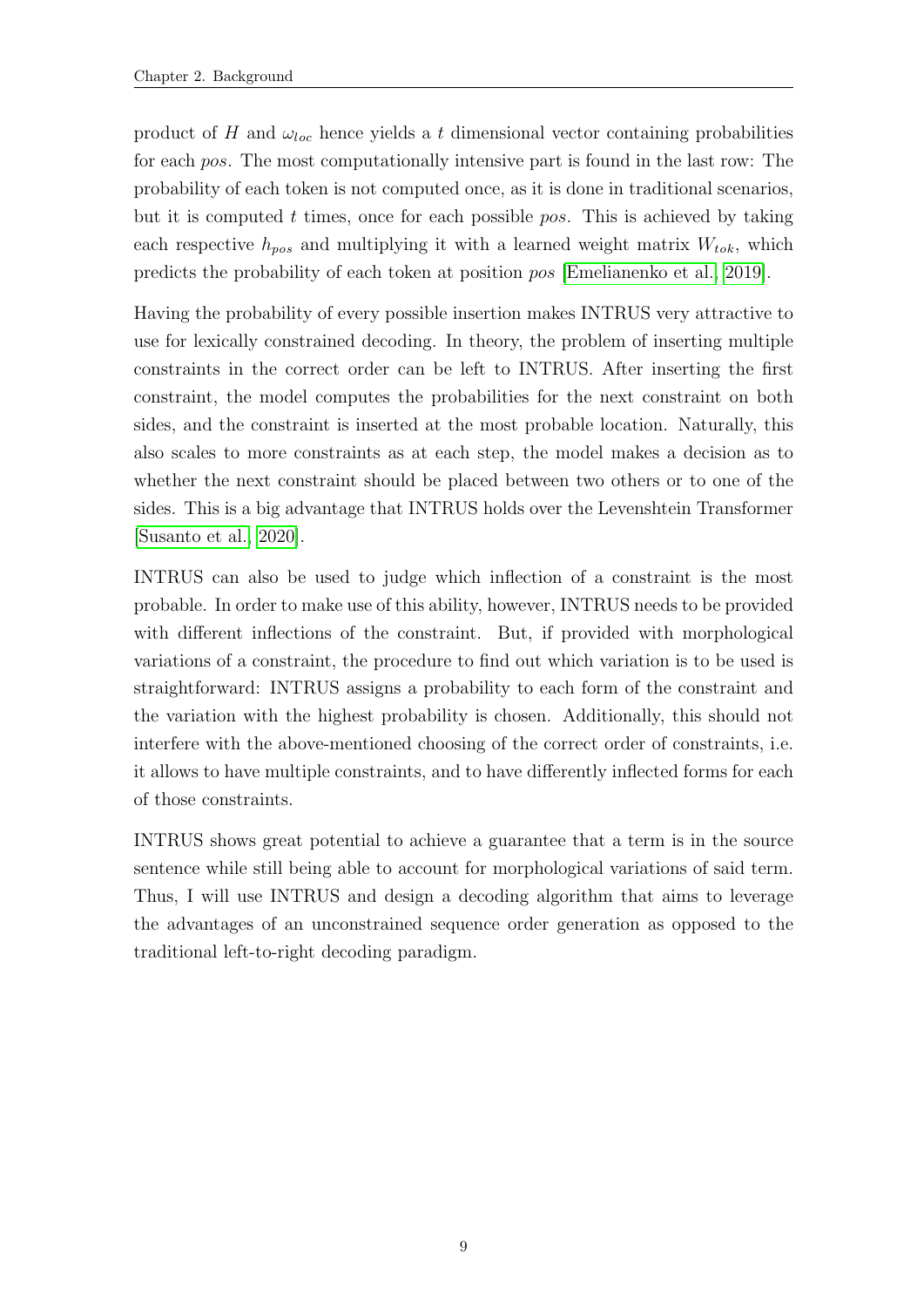## <span id="page-17-0"></span>**3 Materials**

#### <span id="page-17-1"></span>**3.1 Parallel Data**

The parallel data used for the training of the translation model was the publicly available data from the WMT18 English-German (En-De) news translation task, excluding the ParaCrawl corpus, as my available hardware resources were limited, and the addition of ParaCrawl significantly increases the data compared to the previous WMT17 news translation tasks. By excluding ParaCrawl, I achieve to have the same training data as it was used in the work of [Dinu et al.](#page-31-4) [\[2019\]](#page-31-4), which allows for a fair comparison. Once downloaded, the raw parallel sentences were normalized and tokenized using the Moses Toolkit [\[Koehn et al., 2007\]](#page-32-3). Afterwards, I used BPE [\[Sennrich et al., 2016\]](#page-32-4) with 32000 merge operations to learn a joint vocabulary on the training data. Consequently, I applied the learned vocabulary to split the corpus into subword units. Finally I performed ratio-cleaning on the remaining sentences, where sentence pairs with a source/target ratio of 1.5 were removed, as were sentence pairs where one side exceeded the length of 250 subwords. This led to a training set with 2'115'613 sentence pairs, of which 500 were cut off to be used as validation set during training.

#### <span id="page-17-2"></span>**3.2 Testsets**

To successfully evaluate the ability of INTRUS to choose the right morphological variant of a constraint, and how well it handles a noisy, I constructed a testset on the basis of the newstest2017 testset similarly to how [Dinu et al.](#page-31-4) [\[2019\]](#page-31-4) approached the evaluation of their system. However, as the oracle experiment artificially increases BLEU-Scores on the testset, I adapted my approach to generate a fairer testset. Analogously to [Dinu et al.](#page-31-4)  $[2019]$ , I download the  $IATE<sup>1</sup>$  termbase. I then extracted all the terms from all selectable domains into a 1:many (En:De) format, such that for a match on the En side of the translation, there would be many possible terms

<sup>1</sup>Available at <https://iate.europa.net>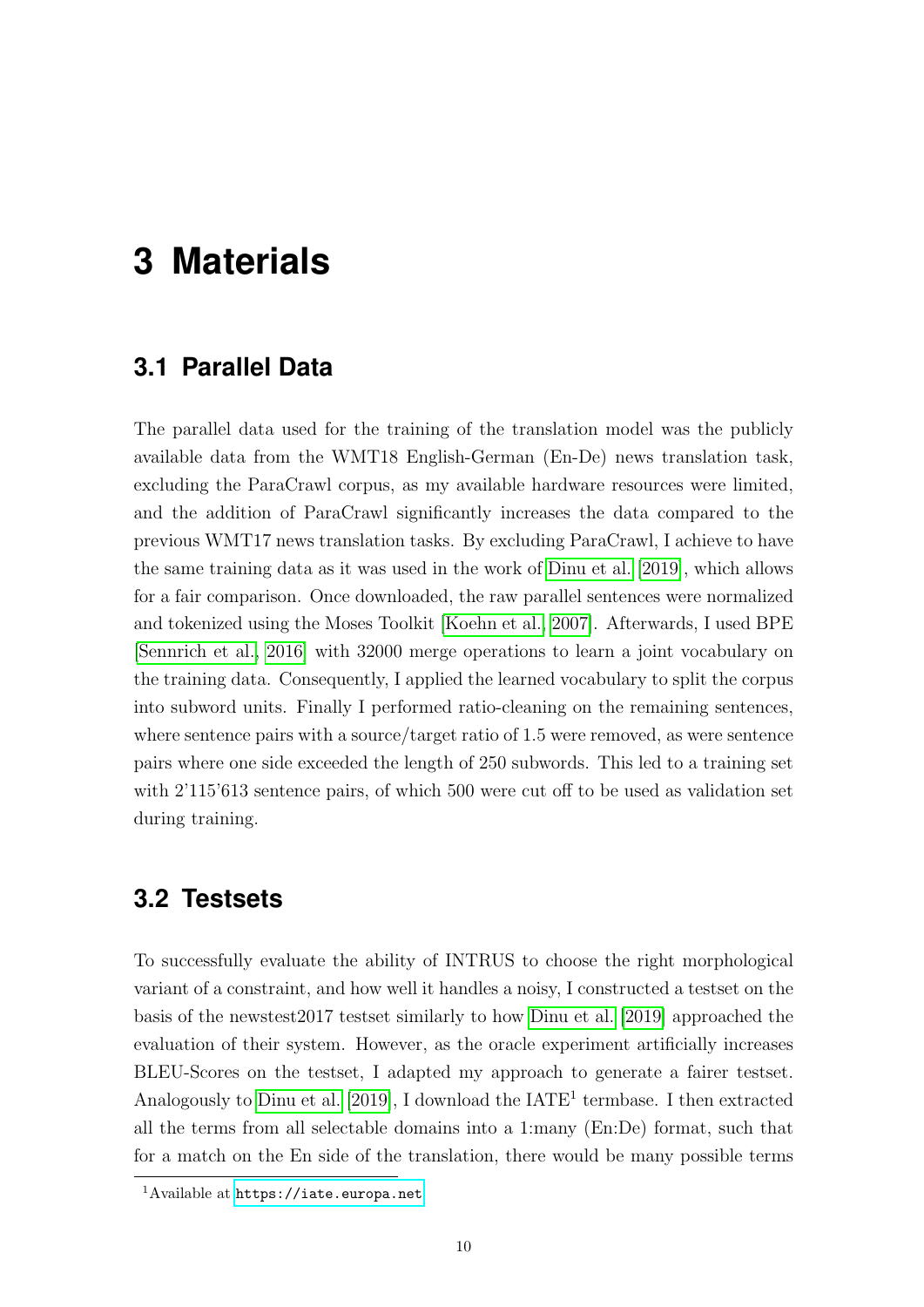to constrain. Additionally, I followed [Dinu et al.](#page-31-4) [\[2019\]](#page-31-4) and filtered out the entries where the English side was among the top 500 most frequent English words. To then annotate the testset, for every exact match on the En side, I lemmatized all corresponding De terms and the whole target sentence with spaCy [\[Honnibal](#page-32-5) [& Montani, 2017\]](#page-32-5), and then used the German lemma as constraint. With this measure, although it is still a form of an oracle experiment, I prevent that e.g. in certain cases the plural form is already used as a constraint. Using this method, I find 781 sentence pairs with a total of 981 valid constraints. This set is referred to as oracle in the Results section.

To test whether morphological variations improve the result, I generated different morphological variants as described in Section [3.3,](#page-18-0) and added all generated variants as allowed alternatives of the original constraint. Hence, the total number of constraints amounted to 4139. For terms where the morphology generation failed, the lemma was left as single constraint. This set is referred to *oracle+morphology* in the Results section.

To test whether INTRUS can pick the correct term when provided from among other, similar ones, I altered the allowed alternatives to be a randomly chosen De term that was in the corresponding En:De pair in the terminology database. In 949 cases, such an alternative existed, making it a total of 1930 valid constraints. In the Results section, this testset will be referred to as  $oracle+noise$ .

Finally, I combined both variants, i.e. I added morphological variation of all constraints, including the alternatives, which resulted in 7788 allowed constraints, which compete for the 981 positions in the target sentence. This set is named morphology+noise in the Result section.

### <span id="page-18-0"></span>**3.3 Generation of Different Morphological Variants**

In order to generate different morphological variants I used the precompiled finitestate transducer zmorge-20150315-smor\_newlemma.a $^2$  from Zmorge [Sennrich  $\&$ [Kunz, 2014\]](#page-33-3). Zmorge is an open-source German morphological lexicon that is compatible with the finite-state grammar SMOR [\[Schmid et al., 2004\]](#page-32-6). Hence, I could use the precompiled transducer to generate various inflection forms of the constraints. Always starting from the lemma that was again found with spaCy [Honnibal  $\&$ [Montani, 2017\]](#page-32-5), I then looped over all possible attributes of a certain word category:

<sup>2</sup>Available at <https://pub.cl.uzh.ch/users/sennrich/zmorge/>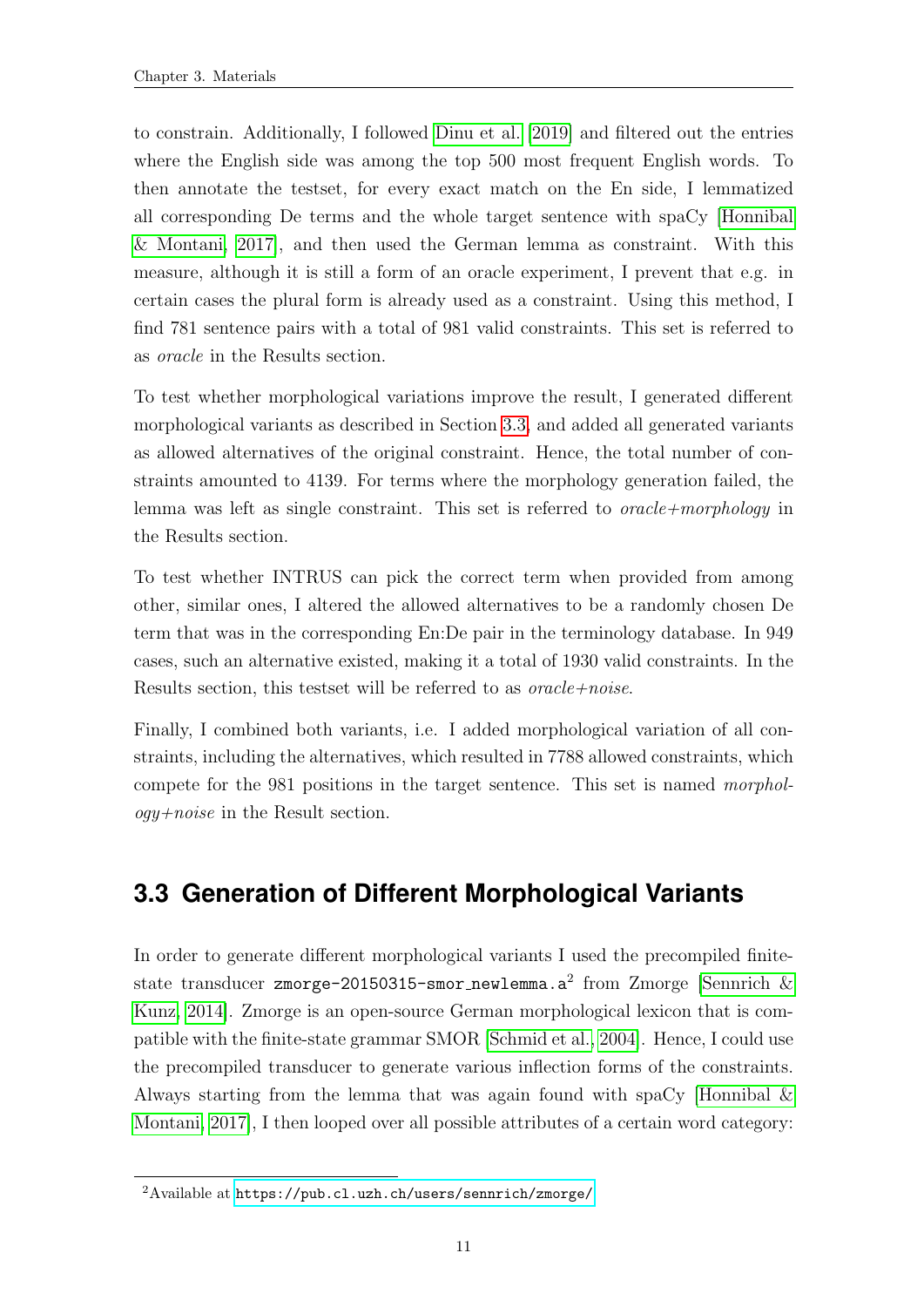- For nouns, all combinations of different cases and singular/plural variations.
- For verbs, I looped over all possible combinations of person, singular/plural, tenses, participles and modus.
- Finally, for adjectives, I looped over the possible combinations of adjective strength/weakness, comparation form, gender, singular/plural and cases.

Although occasionally an illegal form was generated, this should not cause a dramatic performance degradation, as at least most possible correct forms are generated, of which the model still has plenty to choose from.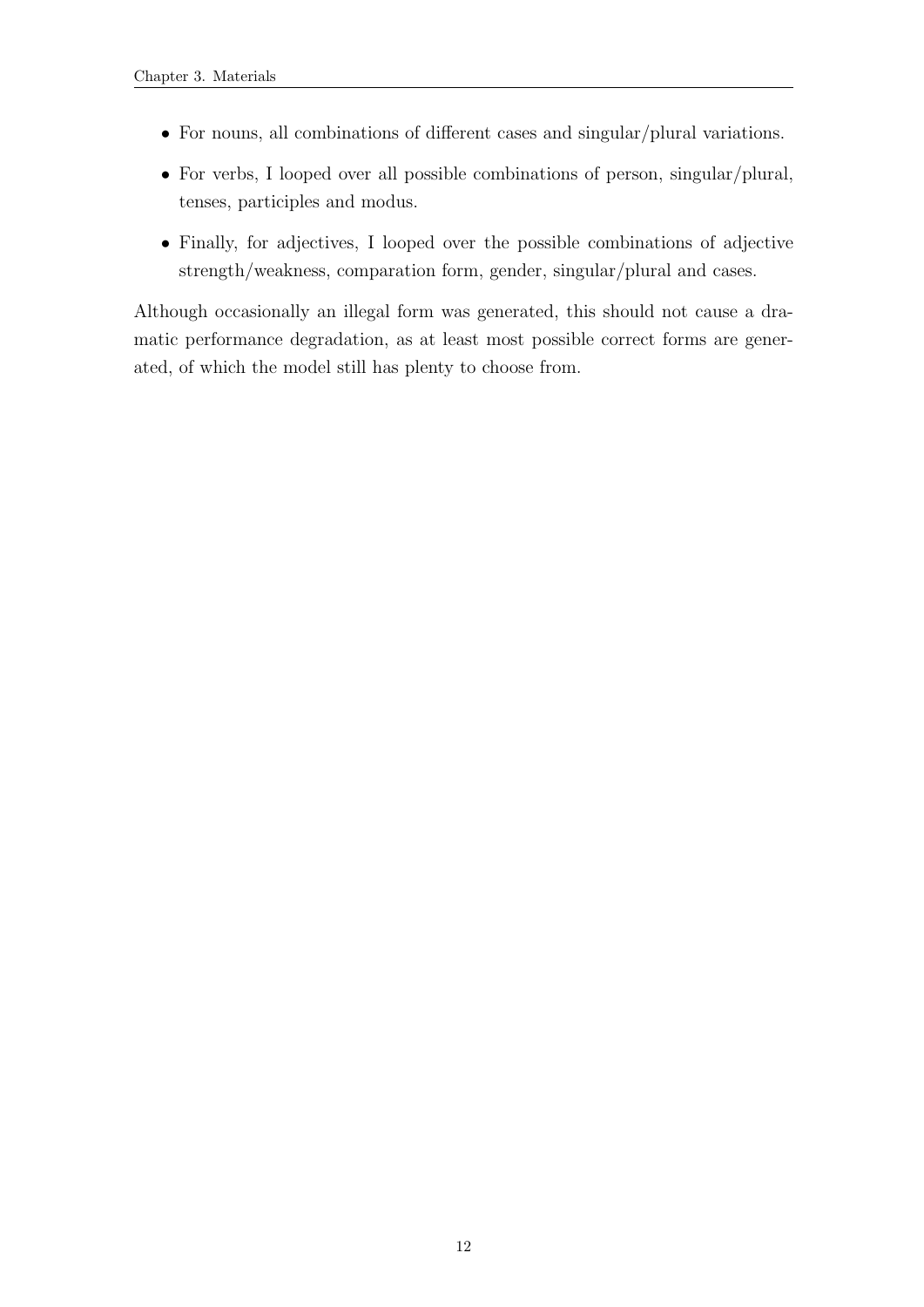### <span id="page-20-0"></span>**4 Methods**

#### <span id="page-20-1"></span>**4.1 Training**

I trained an NMT system based on INTRUS for the language pair EN→DE. The model hyperparameters are as follows:

- Base learning rate: 1.4e-3
- Warmup steps: 16'000
- Maximum batch size: 4'000 tokens
- 8 Attention Heads
- 6 layers
- Feed-forward hidden layer size: 2048

These settings are the same settings that are described in [Emelianenko et al.](#page-31-0) [\[2019\]](#page-31-0). The model is an encoder-decoder framework where the encoder is the same as proposed by [Vaswani et al.](#page-33-2) [\[2017\]](#page-33-2), and the decoder is the adapted version for unconstrained sequence order generation [\[Emelianenko et al., 2019\]](#page-31-0).

The training procedure proposed by [Emelianenko et al.](#page-31-0) [\[2019\]](#page-31-0) includes two phases: a pretraining step and and a fine-tuning step. In the pretraining step, the model learns on uniformly distributed insertions, in order to not give preference to a certain order of generations. In the fine-tuning step, the model is consequently trained on samples from its own distribution, which has the goal of allocating the most probability mass along certain more preferable generation trajectories [\[Emelianenko](#page-31-0) [et al., 2019\]](#page-31-0). While the fine-tuned model manages to outperform the baseline, the pretrained model performs 1.2 BLEU worse compared to the baseline and 2.9 BLEU worse compared to the fine-tuned model. Although state-of-the-art performance would be desirable, for the remainder of this thesis I only use a pretrained version of INTRUS, as fine-tuning could lead to performance degradation when the optimized trajectories do not have the constrained terms at the start position. Particularly,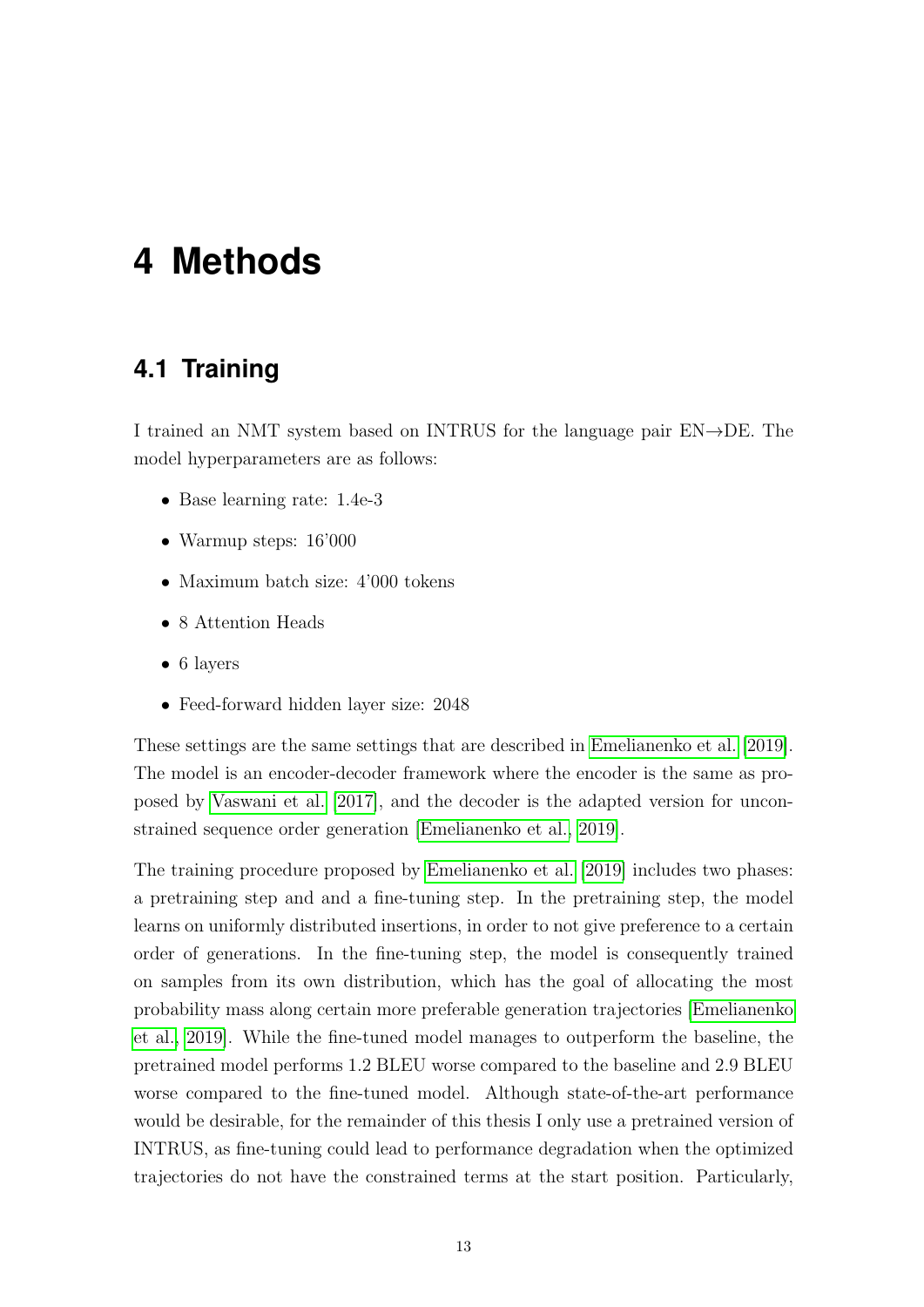[Emelianenko et al.](#page-31-0) [\[2019\]](#page-31-0) note that the fine-tuned model has a high tendency to start the generation sequence with punctuation tokens or conjunctions, which is a very undesirable property for this thesis, as punctuation and conjunctions are hardly ever used as constraints.

The final translation model used for the evaluation was trained for  $10<sup>5</sup>$  steps on a single RTX 2080Ti GPU. The total training duration was around 2 weeks.

### <span id="page-21-0"></span>**4.2 Constrained Decoding with INTRUS**

Source: Withdraw money at every ATM. Hebe Geld an jedem Banc@@ omaten ab. Reference: Constraints: (Geld, Geldes), (Banc@@ omat, Banc@@ omaten) Step 1 Allowed insertions: Geld, Geldes or Banc@@ at position 0 Step<sub>2</sub> Hypothesis: <sub>0</sub> Geld 1 Allowed insertions: **Banc@@** at position 0 or 1 Hypothesis:  $_0$  Banc@@  $_1$ Allowed insertions: omat at position 1, omaten at position 1 Step 3 Hypothesis:  $_0$  Geld  $_1$  Banc@@, Allowed insertions: omat at position 2, omaten at position 2 Hypothesis:  $_0$  Banc@@  $_1$  omat  $_2$ Allowed insertions: Geld at positions 0, 2, Geldes at positions 0, 2

#### Step 4:

Hypothesis: Geld, Banc@@, omaten, Allowed insertions: Every word from vocabulary at positions 0, 1, 3

<span id="page-21-1"></span>Figure 1: Allowed example insertions at different timesteps

To perform constrained decoding with INTRUS I propose an algorithm (Algorithm [1\)](#page-22-0) where during the first steps of decoding, the model is not allowed to generate subwords that are not included in the terms. I call this the constrained decoding phase, which lasts until all hypotheses in the beam meet all constraints.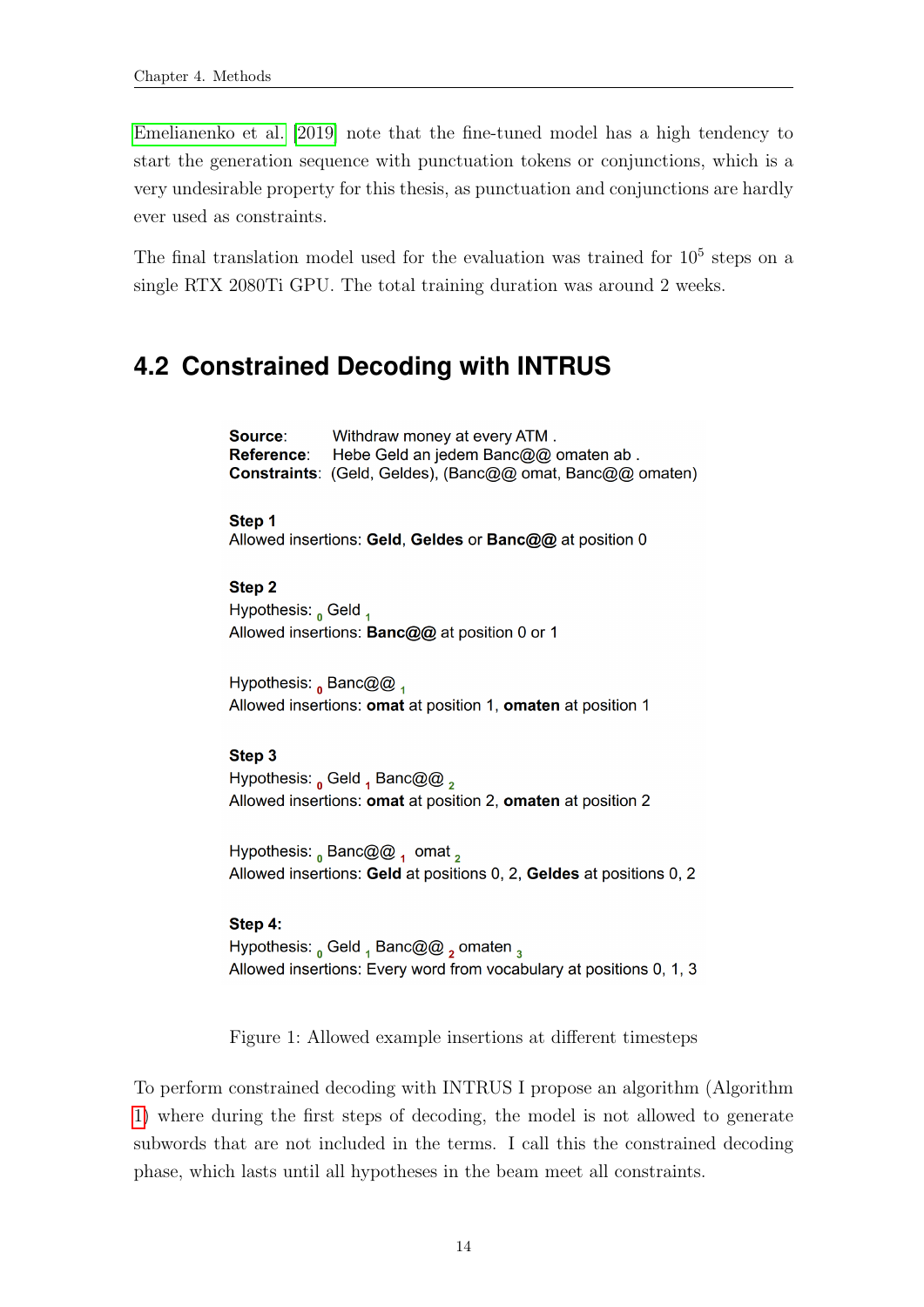Before taking a look at the algorithm, consider the example insertions in Figure [1:](#page-21-1) In this example, there are two constraint groups, namely (Geld, Geldes) and (Banc@@ omat, Banc@@ omaten). Before the model is allowed to generate any other tokens, the hypothesis needs to meet one constraint from each constraint group. Multi-subword constraints such as Banc@@ omat are always inserted in leftto-right order, which is why omat and omaten are not allowed insertions at timestep 1. Further, whenever a multi-subword constraint is started, the model is required to finish said constraint, before staring insertions of different constraints. This can be seen in the second example at timestep 2, where the only possible insertions are ones that finish the started constraint. Once a multi-subword constraint is finished, insertions in between its subwords is forbidden for the rest of the generation process, as can be seen in the last two examples. This ensures that a constraint appears in a demanded form in the translation.

<span id="page-22-0"></span>

| Algorithm 1 Translation Step during Constrained Decoding phase with INTRUS |
|----------------------------------------------------------------------------|
| (simplified)                                                               |
| <i>Inputs:</i> current beam <i>beam</i> , beam size k.                     |
| <i>Output:</i> new beam with best scoring hypotheses at next timestep      |
| candidates $\leftarrow$ []                                                 |
| for hypo in beam do                                                        |
| <b>if</b> hypo.is_incomplete() <b>then</b>                                 |
| if hypo.needs_continuation() then                                          |
| for possible constraint continuation in hypo.continuations do              |
| candidates.append(hypo.insert_specific(constraint_continuation)            |
| end for                                                                    |
| else                                                                       |
| for possible constraint_start in hypo.starts do                            |
| candidates.append(hypo.insert_specific(constraint_start)                   |
| end for                                                                    |
| end if                                                                     |
| else                                                                       |
| candidates.append(model.generate(hypo, $k$ )                               |
| end if                                                                     |
| end for                                                                    |
| beam $\leftarrow$ ARGMAX <sub>K</sub> $(k,$ candidates.scores)             |
| return beam                                                                |

The simplified algorithm (Algorithm [1\)](#page-22-0) makes use of some functions that I will now elaborate:

• hypo.is\_incomplete() is an operation that checks whether this specific hypothesis already fulfills all the necessary constraints. Hence it returns true if the hypothesis does not fulfill the constraints and false otherwise.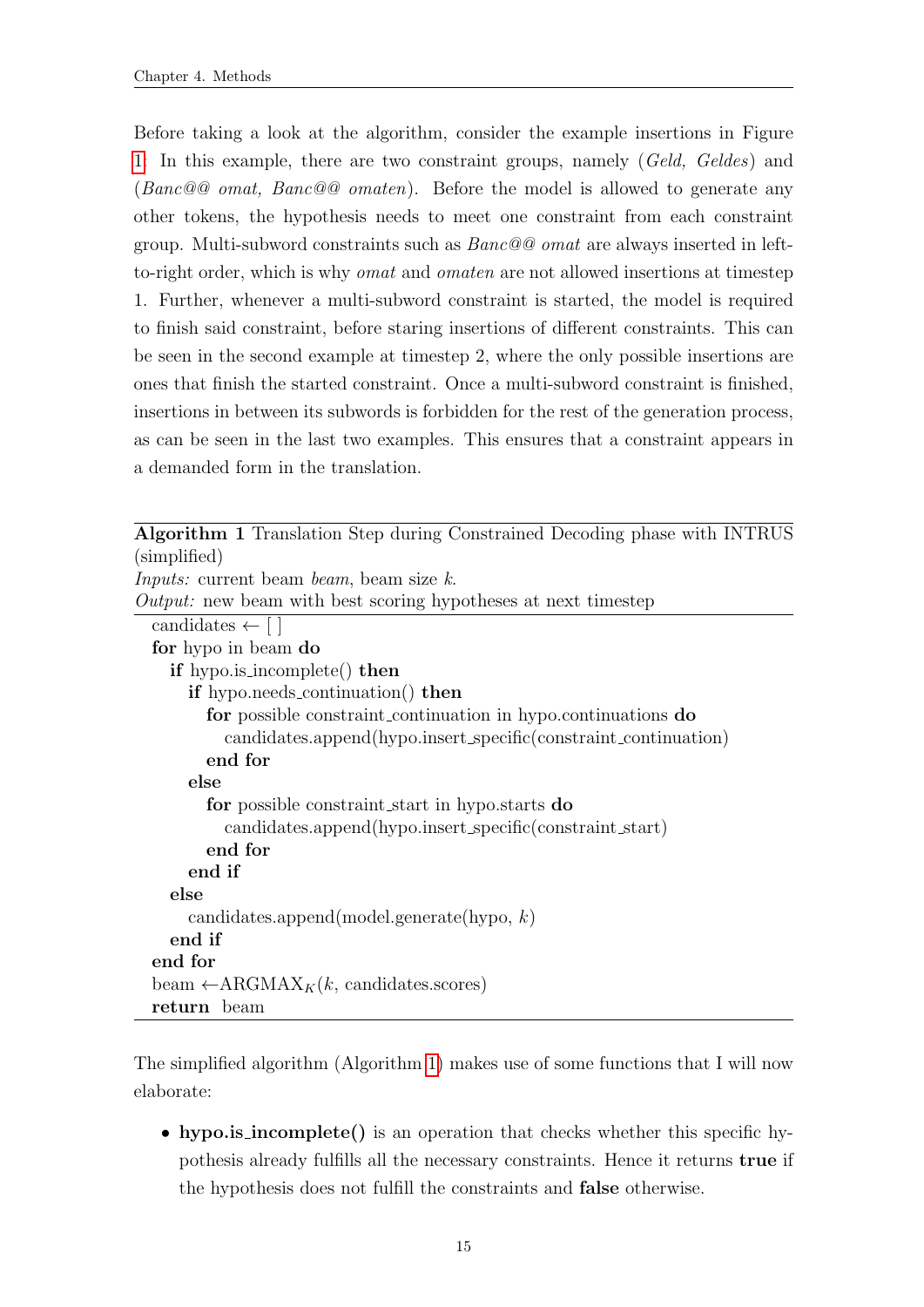- hypo.needs\_continuation() checks whether the hypothesis contains incomplete parts of a constraint. It returns true if it contains an unfinished constraint and false otherwise. An unfinished constraint is a constraint that consists of multiple subwords, and its final subword has not yet been added to the hypothesis.
- hypo.insert\_specific() is the way all constraints are inserted: It inserts a specific subword into the hypothesis at a specific position. From the output of the probability distribution, the probability of this particular insertion is found and the function returns a copy of the old hypothesis with updated sequence and probability, but leaving the original hypothesis unchanged. This is especially of essence when adding morphological variations, as it will be discussed in Section [4.3.](#page-24-0)
- hypo.continuations contains all currently possible continuations. Multiple possible continuations only exist when decoding with constraint groups (see section [4.3\)](#page-24-0). A possible continuation is a tuple containing the continuation subword and its respective insertion position. Because constraints that consist of multiple (sub)words are inserted in a left-to-right manner, a continuation only has one possible insertion position, and that is directly to the right of the currently unfinished constraint.
- hypo.starts contains all possible starts for new constraints. If a constraint (group) in a hypothesis is satisfied, it no longer appears the hypo.starts of this hypothesis. New possible starts are allowed at all positions where an insertion does not split a previously placed constraint, and contain only one-subword constraints or the starting subword of multi-subword constraints. This porperty copies the No-Ins.-behaviour as seen in [Susanto et al.](#page-33-0) [\[2020\]](#page-33-0)
- model.generate() returns the  $k$  most probable insert operations that do not split previously placed constraints<sup>1</sup>.

After the constrained decoding phase, i.e. as soon as all hypotheses contain all needed constraints, the decoding moves to the restricted open generation phase. In this phase a translation step consists only of a slightly modified model.generate(): Instead of computing the top  $k$  insertions for each individual hypothesis, the top  $k$ insertions considering the whole previous beam are generated.

<sup>&</sup>lt;sup>1</sup>For efficiency reasons, I extract the top  $k +$  some buffer b possible insertions from the complete probability distributions (including insertions at disallowed positions), and then replace all insertions at disallowed positions with the next best allowed insertion from the buffer.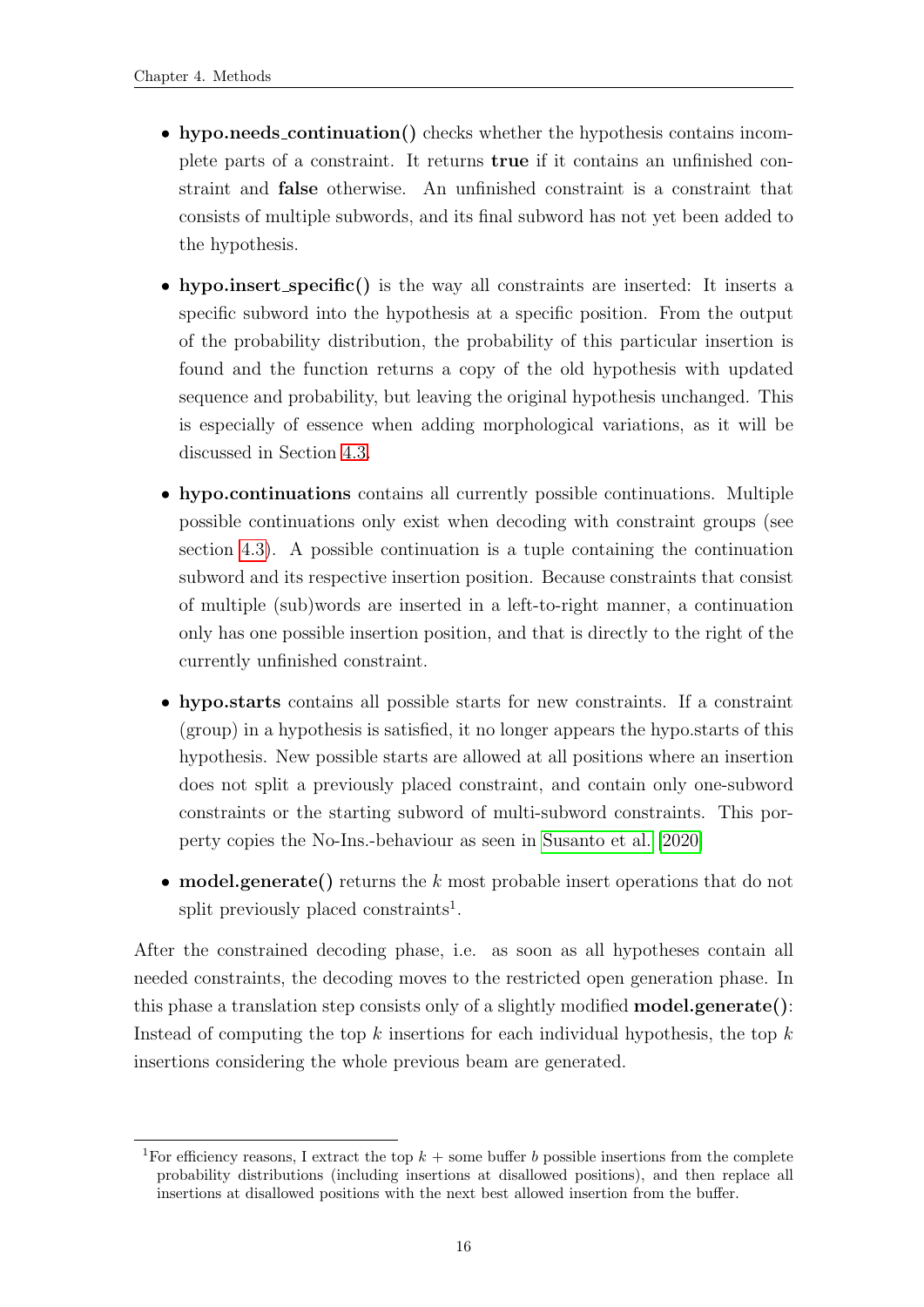### <span id="page-24-0"></span>**4.3 Adding Morphological Variation**

[Dinu et al.](#page-31-4) [\[2019\]](#page-31-4) have proposed a method where the NMT model partly learns to correctly inflect a (semi-constrained) term. With constrained decoding, it is not entirely possible to leave the whole generation to the model, but as the model assigns probabilities to each constraint, it can judge which inflection of a term is the most probable, if it is provided with said inflection. Using Zmorge [\[Sennrich & Kunz,](#page-33-3) [2014\]](#page-33-3), it is possible to generate inflected forms of German words. Thus, for each constraint, I generate its inflected terms as described in Section [3.2](#page-17-2) and add them together with the original constraint to a single term group. This only minimally in-fluences Algorithm [1:](#page-22-0) The only modifications needed are that **hypo.continuations** and hypo.starts respectively need to keep track of more possibilities. Consequently, hypo.continuations takes into account that a started constraint may have multiple continuations instead of one (i.e. when two inflections start with the same subword but end in different ones). And **hypo.starts** needs to take into account, that if a constraint and an inflected version of it start with different subwords, both insertion operations should be added to the possible candidates.

### <span id="page-24-1"></span>**4.4 Simulating a Noisy Terminology Database**

In the case where I simulate a noisy terminology database, no further adaptions need to be made, as a noisy term can simply be added to a term group in the same manner as a constraint and an inflected version of it. For the model, the mechanism of choosing from different subwords of the same word stem is exactly the same as choosing from less related subwords.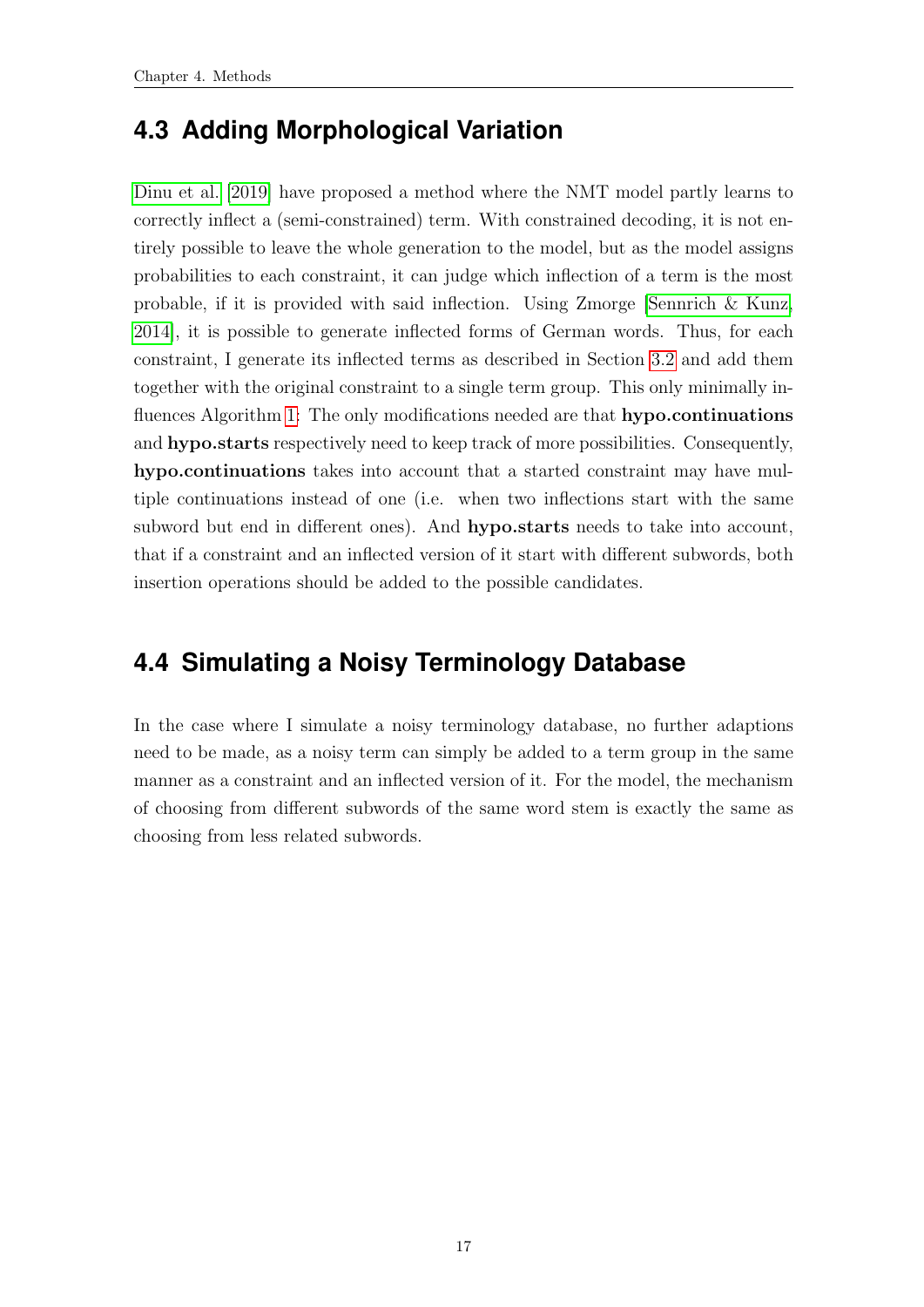## <span id="page-25-0"></span>**5 Results and Analysis**

#### <span id="page-25-1"></span>**5.1 BLEU Scores**

I report detokenized<sup>1</sup> BLEU scores that were computed with with the Moses Toolkit [\[Koehn et al., 2007\]](#page-32-3). Table [1](#page-25-3) shows the BLEU Scores on the testsets described in Section [3.](#page-17-0) Table [2](#page-25-4) shows the results on the testset described by [Dinu et al.](#page-31-4) [\[2019\]](#page-31-4). It is the training set with 581 lines, where also approximate matches are used, which makes it necessary to inflect certain terms.

| Experiment              | BLEU |  |
|-------------------------|------|--|
| baseline                | 19.2 |  |
| oracle                  | 19.7 |  |
| oracle+morphology       | 19.2 |  |
| oracle+noise            | 19.5 |  |
| oracle+noise+morphology | 19.1 |  |

<span id="page-25-3"></span>Table 1: BLEU scores using INTRUS with beam size 10

|                     |      | BLEU IATE BLEU no constraints |
|---------------------|------|-------------------------------|
| Dinu et al. (2019)  | 25.8 | 25.0                          |
| INTRUS $(k=10)$     | 20.8 | 18.1                          |
| INTRUS+morph (k=10) | 20.6 | 18.1                          |

<span id="page-25-4"></span>Table 2: BLEU scores on IATE [\[Dinu et al., 2019\]](#page-31-4)

#### <span id="page-25-2"></span>**5.2 Comparison to Previous Work**

Although it was to be expected that the model doeall, the model performance much below the state of the art. A part of this comparably poor translation can be

<sup>1</sup>multi-bleu-detok.perl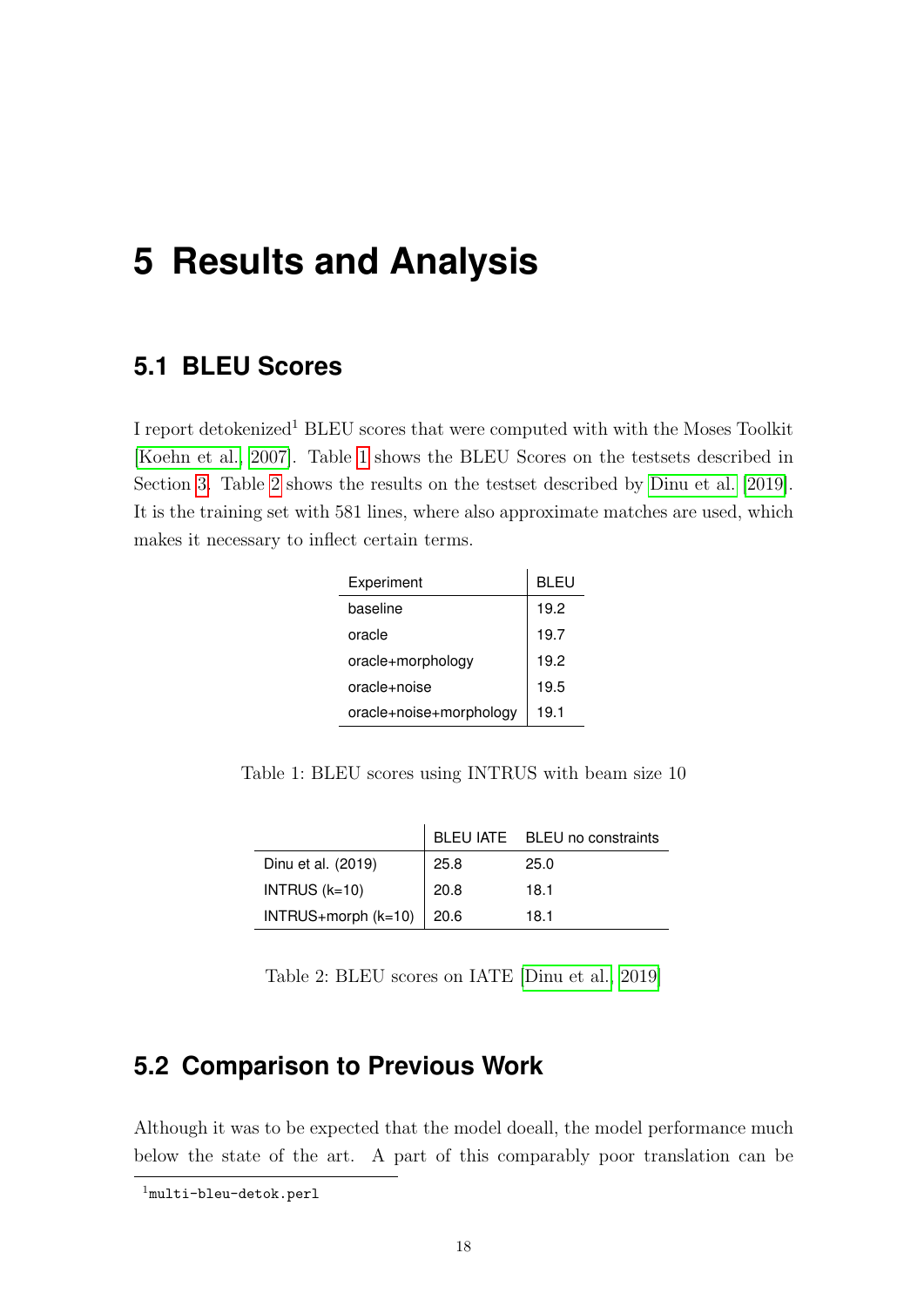attributed to the restricted computational resources for the training of the model. Additionally, as has already been shown in the work of [Emelianenko et al.](#page-31-0) [\[2019\]](#page-31-0), INTRUS does not reach state of the art performance when only using the pretraining procedure, although the loss in BLEU score in their work was 3 BLEU and not 7, as is the case for my model. When compared to the outputs of similar systems [\[Dinu](#page-31-4) [et al., 2019;](#page-31-4) [Susanto et al., 2020\]](#page-33-0), the modifications made to improve constrained decoding hardly pay off. The upside is that when compared to previous beam search algorithm modifications such as DBA [\[Post & Vilar, 2018\]](#page-32-1), the model performance measured in BLEU does not decrease when the terminology is constrained, as it could be observed in [Dinu et al.](#page-31-4) [\[2019\]](#page-31-4). However, as [Susanto et al.](#page-33-0) [\[2020\]](#page-33-0) have reached BLEU scores of over 31 on the IATE testset with exact matches while also maintaining a 100% term usage rate, it is difficult to find an argument that speaks for using INTRUS with constrained decoding.

Although the testsets I created as described in Section [3.2](#page-17-2) should require the use of morphological variation because the oracle terminology constraints are based on matching lemmas instead of exact matches, the BLEU scores are higher when when only using the lemma as constraint. A further analysis of this phenomenon is provided in Section [5.4.](#page-27-0)

On a positive note, it seems that INTRUS performs well in the scenario where a noisy alternative to the real constraint is added: *oracle+noise* and *oracle+noise+morphology* show only minor decreases in BLEU when compared to their non-noise counterparts, which is a remarkable result. Their respective non-noise counterparts likely present a form of BLEU upper-bound, because the added noise is very unlikely to improve BLEU scores, as the noisy terms specifically are not the desired translation of the constraint in this evaluation setting. And for this reason, it is quite a good result that BLEU only decreases by 0.2 and 0.1 respectively.

#### <span id="page-26-0"></span>**5.3 Examples & Issues**

Table [3](#page-27-1) shows an example where the lemmatisation with spaCy [\[Honnibal & Mon](#page-32-5)[tani, 2017\]](#page-32-5) fails, an issue that can be observed on quite a few occasions in the testset. In this instance, the adverb **klar** was incorrectly lemmatised to **klaren**, which is not a viable German word. The finite-state transducer then assumed it to be a verb and generated multiple forms, including klare but not klar (which would have been a lucky guess at a fictional imperative). However, in the case without added morphology, the resolution of this wrongly constrained term is remarkable, as the translation remains very accurate and grammatically correct. In the example with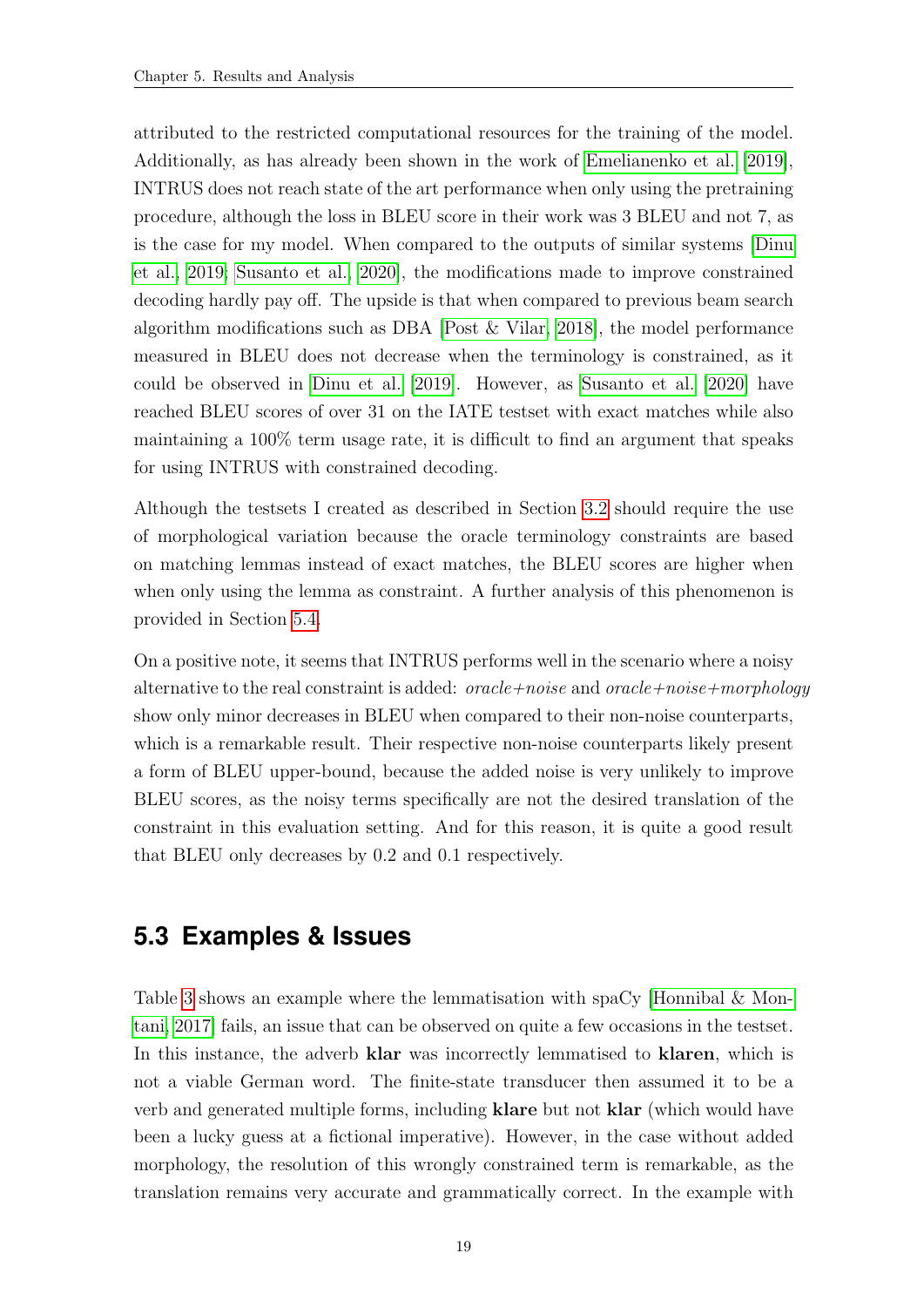added morphology, Aussagen is also inflected correctly to match klare, but the beginning of the sentence does not fit.

|            |                                                                                      | constraint     |
|------------|--------------------------------------------------------------------------------------|----------------|
| ref        | Das hat der Hollywood-Star in einem Interview jetzt unmissverständlich klar gemacht. |                |
| <b>SrC</b> | That is what the Hollywood star has made abundantly clear in an interview.           |                |
| oracle     | Das hat der Hollywood-Filmstar in einem klaren Gespräch deutlich gemacht.            |                |
| $+$ morph  | Das hat der Hollywood-Filmstar in einem Interview klare Aussagen gemacht.            | klaren, klare, |

<span id="page-27-1"></span>Table 3: Example of wrong lemmatisation

This example shows INTRUS's ability to model around the constraints that it has to work with, which is one of its advantages when compared to constrained beam search algorithms, where the part of the sentence before the constraint is modeled without accounting for it.

#### <span id="page-27-0"></span>**5.4 Performance Loss with Morphological Variations**

Surprisingly, the BLEU scores show a slight decrease when morphological variants are added to the list of possible constraints. Because I specifically tried to avoid a scenario where choosing the base form would yield higher BLEU scores by matching terms using their lemma, the model should yield higher scores on  $oracle+morphology$ than on oracle, as it has the possibility to generate a correctly inflected constraint, whereas on *oracle* it is stuck with the base form of every term.

By taking a closer look at the testset, I found that the lemmatisation of spaCy [\[Honnibal & Montani, 2017\]](#page-32-5) does not always manage to find the correct lemma, and in many cases in the testset, the supposed lemma that spaCy found was already a correctly inflected term according to the reference translation. To be precise, only in 182 segments out of the total 781 included in my testset contained at least one term where the base form in oracle did not exactly match the one in the reference translation. When taking this into account, the results reported in Table [1](#page-25-3) are not very surprising, as for the majority of the test samples *oracle+morphology* is mostly adding noise to the constraints when compared to oracle. To make matters worse, when a different inflection is chosen than the one in the reference, this is likely to cause a change in the sentence structure and thus lead to loss in BLEU scores, disregarding whether the translation is actually correct. In Table [4,](#page-28-0) I report the BLEU scores on the 182 segments where the reference translation contains an inflected form of at least one constraint. On this subset, adding morphological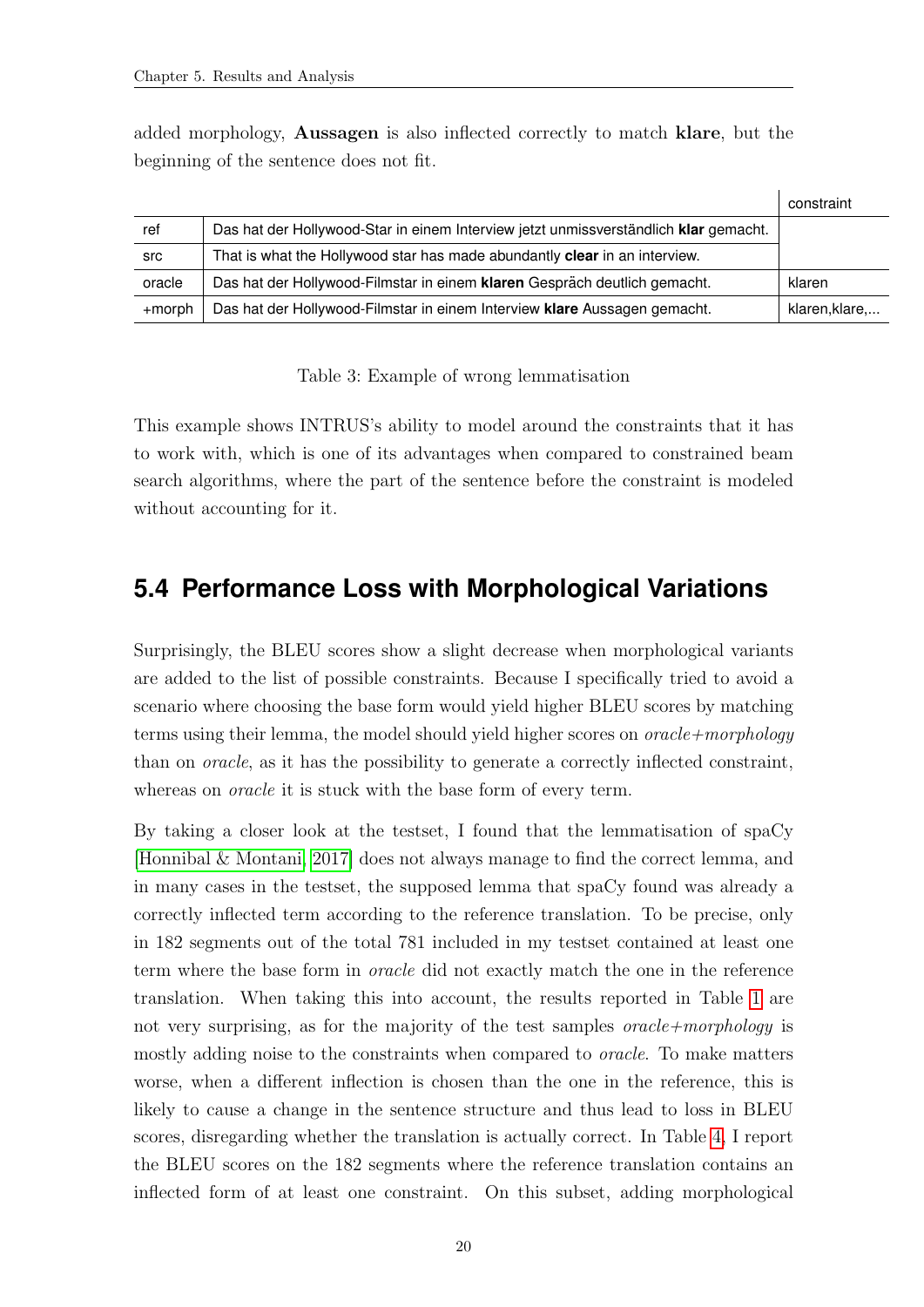variants of the constraints improves the BLEU score when compared to only using base form constraints.

| Experiment        | <b>BLEU</b> |
|-------------------|-------------|
| oracle            | 16.2        |
| oracle+morphology | 16.9        |

<span id="page-28-0"></span>Table 4: BLEU scores on the subset of the testset where constraints appear in an inflected form in the reference translation.

Hence, in situations where an inflection of a term is needed, my contribution does yield improvements in translation quality. However, in cases where only the base form of the constraint would be needed, adding morphological information results in lower BLEU scores, as the results from Table [1](#page-25-3) show.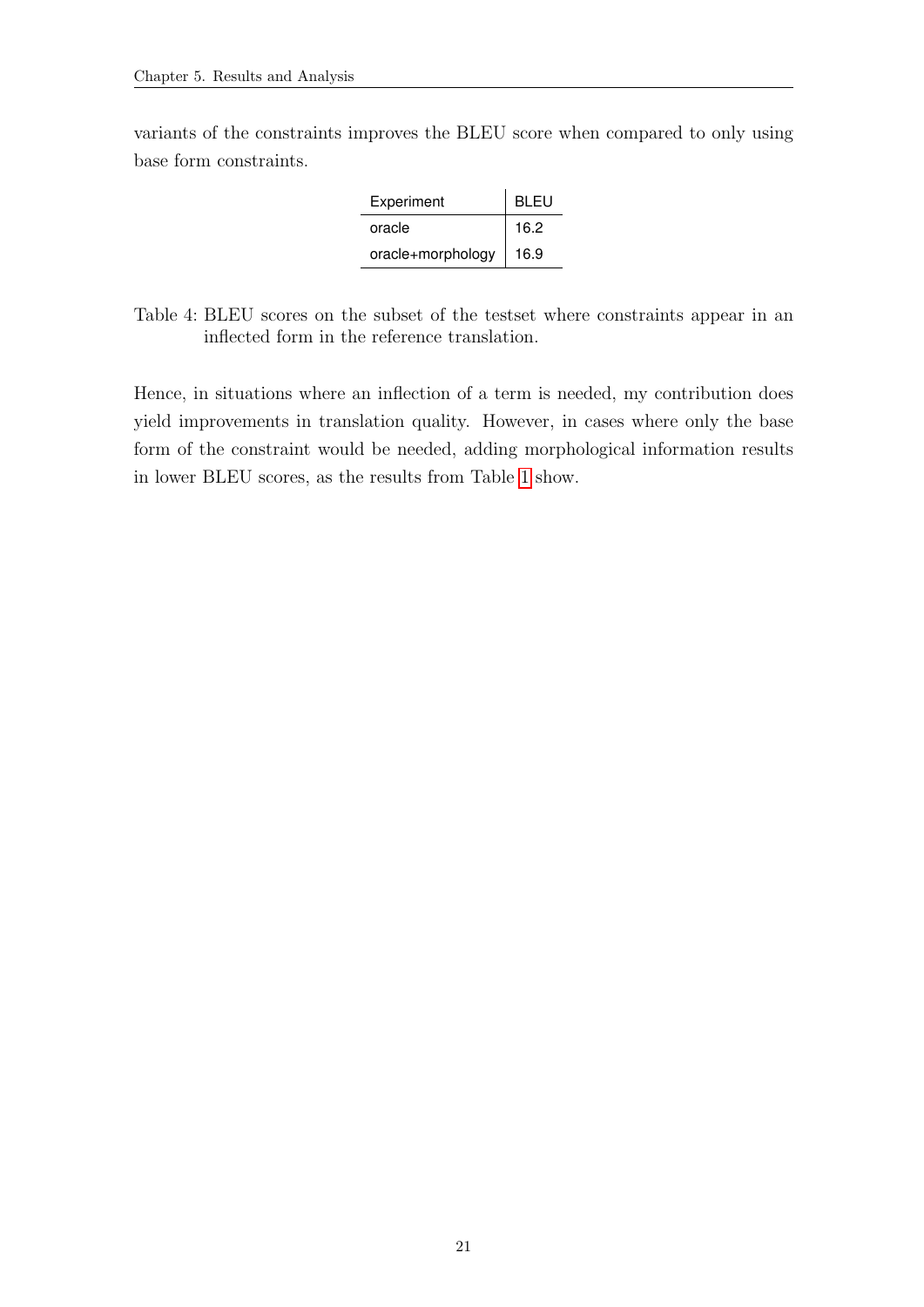## <span id="page-29-0"></span>**6 Conclusion**

In conclusion, I contributed an algorithm that allows to perform lexically constrained decoding using an Insertion Transformer. Additionally, I introduced a mechanism that allows for a constraint to be a group of multiple valid options, of which only one needs to be in the final translation. This allows let the model decide which inflection form shall be used when a constraint group consists of multiple possible inflected forms of the same term, or to let the model decide which term to use when there is a conflicting entry in the term database.

My first research question aimed to compare the use of constrained decoding with the Insertion Transformer [\[Emelianenko et al., 2019\]](#page-31-0) to other constrained decoding methods used in NMT. In order to find an answer I proposed and implemented Algorithm [1.](#page-22-0) My experiments have shown that overall, my model performs significantly worse than the previous methods proposed by [Dinu et al.](#page-31-4) [\[2019\]](#page-31-4) and [Susanto et al.](#page-33-0) [\[2020\]](#page-33-0) and fails to produce state-of-the-art results. Although this is partly caused by the restricted resources I had for the training of my model, this alone does not explain such a big loss in translation quality. Still, using lexical constraints with the Insertion Transformer does come with some benefits: first, compared to [Dinu](#page-31-4) [et al.](#page-31-4) [\[2019\]](#page-31-4), my method achieves a guarantee that the constraint appears in the translation and does not need a terminology database to be included in the training process. Secondly, in contrast to [Susanto et al.](#page-33-0) [\[2020\]](#page-33-0), it allows the placement of constraints in any possible order.

The second research question of this thesis was concerned with whether morphological variations of lexical constraints improve translation quality. In a first experiment, the results pointed towards a negative answer, as on the initial testset the BLEU scores slightly decreased. However, upon an investigation of the testset, I was able to to show that in cases where an inflected lexical constraint is desired, morphological variations of the constraints increase BLEU by 0.7.

To answer the last research question, namely whether using an Insertion Transformer is beneficial in cases where a terminology database contains noise such as duplicate terms, I conducted experiments where the model was allowed to choose between the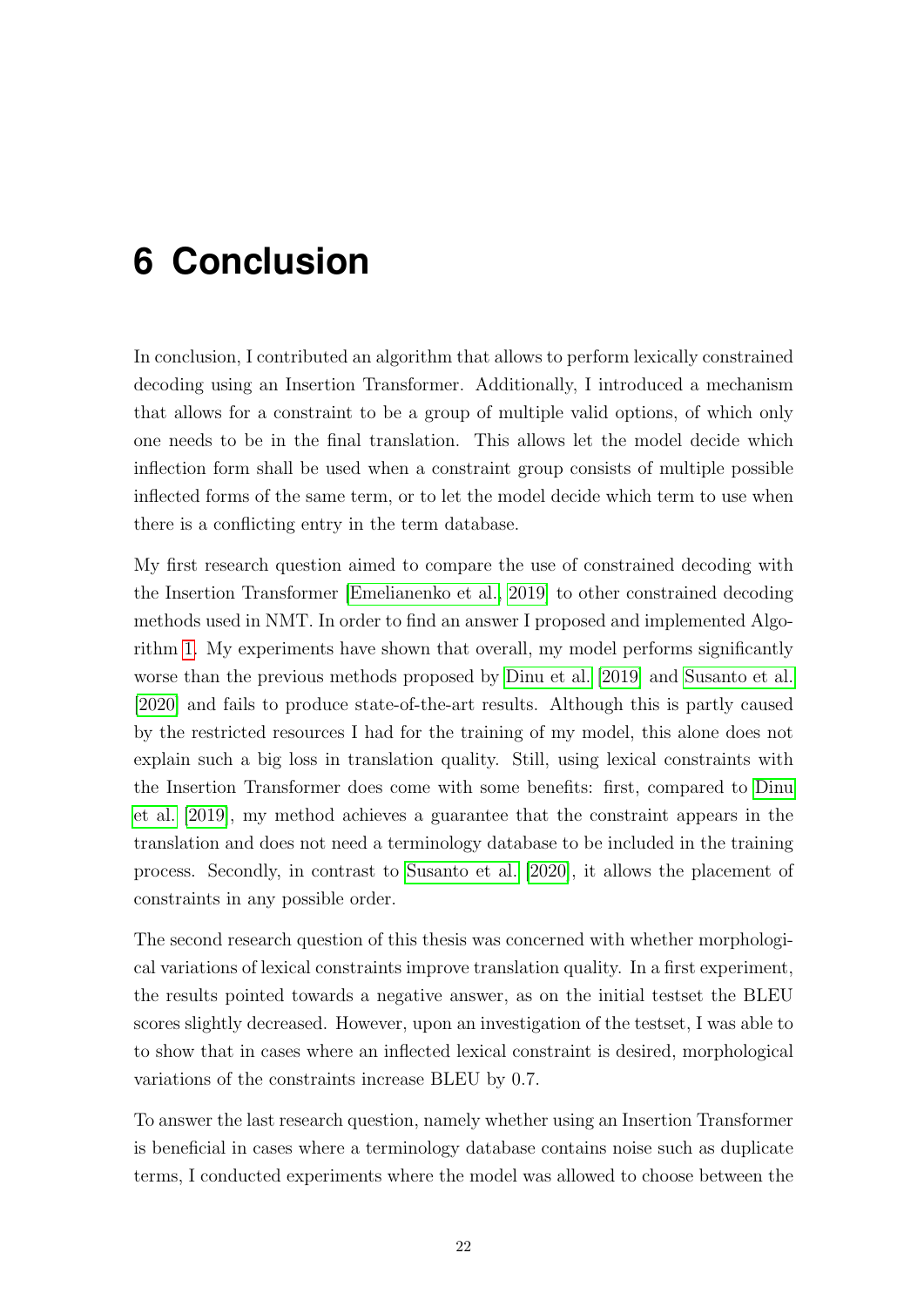reference translation of the constraint and a noisy duplicate entry from the term database. The results revealed that the translation quality is only suffering minor decreases with the added noise. This is, to the best of my knowledge, the first work that provides a method where the model can work with a noisy translation database and decide at inference time which of the provided constraints should be chosen.

Further research could incorporate the train-by-append approach from [Dinu et al.](#page-31-4) [\[2019\]](#page-31-4) to the INTRUS training procedure. This would eliminate a theoretical disadvantage that this work has in comparison: Although the model is provided with the constraints from the beginning of the decoding process, it has no explicit information to which term in the source sentence the constraint corresponds. The addition of such explicit information might provide an advantage in choosing the correct inflection, as the model then has some information where a constraint is positioned in the source sentence, which can be a good indicator for its position in the translation, and thus also its inflection.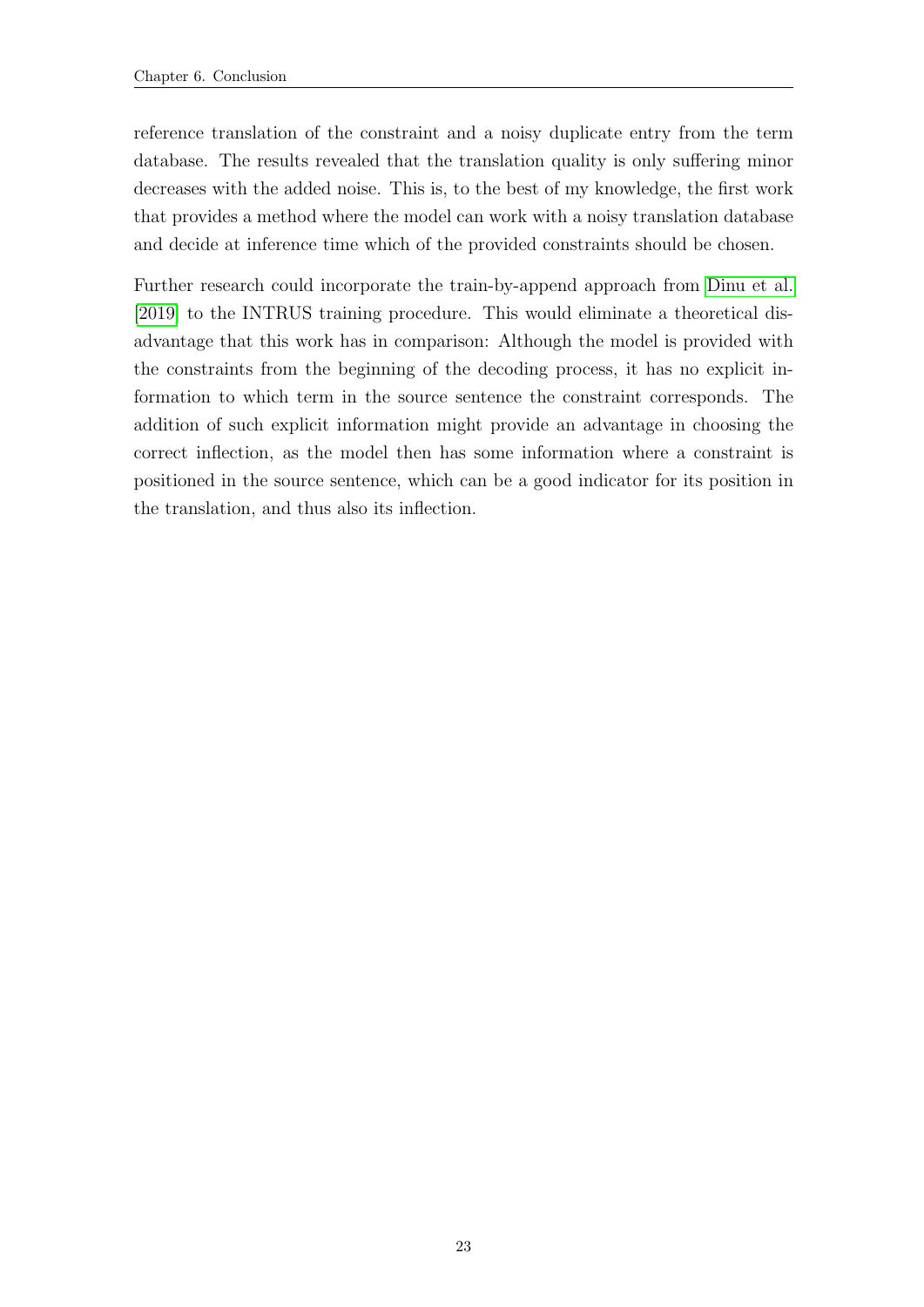### <span id="page-31-1"></span>**References**

- <span id="page-31-5"></span>Anderson, Peter, Basura Fernando, Mark Johnson & Stephen Gould. 2017. Guided Open Vocabulary Image Captioning with Constrained Beam Search. In Proceedings of the 2017 Conference on Empirical Methods in Natural Language Processing, 936–945. Copenhagen, Denmark: Association for Computational Linguistics. doi:10.18653/v1/D17-1098. <https://www.aclweb.org/anthology/D17-1098>.
- <span id="page-31-4"></span>Dinu, Georgiana, Prashant Mathur, Marcello Federico & Yaser Al-Onaizan. 2019. Training Neural Machine Translation to Apply Terminology Constraints. In Proceedings of the 57th Annual Meeting of the Association for Computational Linguistics, 3063–3068. Florence, Italy: Association for Computational Linguistics. doi:10.18653/v1/P19-1294. <https://www.aclweb.org/anthology/P19-1294>.
- <span id="page-31-0"></span>Emelianenko, Dmitrii, Elena Voita & Pavel Serdyukov. 2019. Sequence Modeling with Unconstrained Generation Order.
- <span id="page-31-6"></span>Gu, Jiatao, Changhan Wang & Jake Zhao. 2019. Levenshtein Transformer.
- <span id="page-31-2"></span>Hasler, Eva, Adrià de Gispert, Gonzalo Iglesias & Bill Byrne. 2018. Neural Machine Translation Decoding with Terminology Constraints. In Proceedings of the 2018 Conference of the North American Chapter of the Association for Computational Linguistics: Human Language Technologies, Volume 2 (Short Papers), 506–512. New Orleans, Louisiana: Association for Computational Linguistics. doi:10.18653/v1/N18-2081. <https://www.aclweb.org/anthology/N18-2081>.
- <span id="page-31-3"></span>Hokamp, Chris & Qun Liu. 2017. Lexically Constrained Decoding for Sequence Generation Using Grid Beam Search. In Proceedings of the 55th Annual Meeting of the Association for Computational Linguistics (Volume 1: Long Papers), 1535–1546. Vancouver, Canada: Association for Computational Linguistics.  $\text{doi:10.18653}/\text{v1}/\text{P17-1141}$ . <https://www.aclweb.org/anthology/P17-1141>.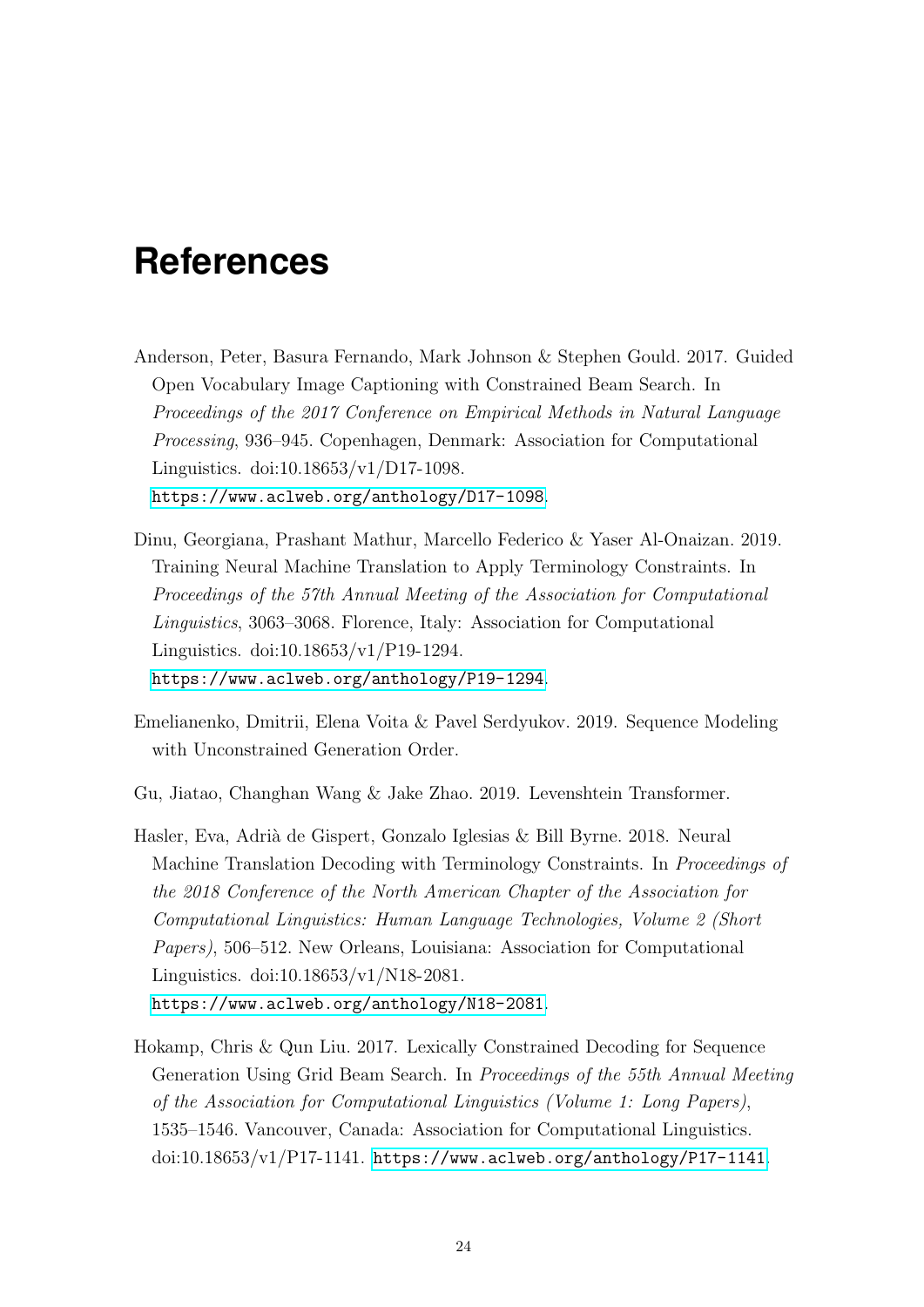- <span id="page-32-5"></span>Honnibal, Matthew & Ines Montani. 2017. spaCy 2: Natural language understanding with Bloom embeddings, convolutional neural networks and incremental parsing. To appear.
- <span id="page-32-3"></span>Koehn, Philipp, Hieu Hoang, Alexandra Birch, Chris Callison-Burch, Marcello Federico, Nicola Bertoldi, Brooke Cowan, Wade Shen, Christine Moran, Richard Zens, Chris Dyer, Ondřej Bojar, Alexandra Constantin & Evan Herbst. 2007. Moses: Open Source Toolkit for Statistical Machine Translation. In Proceedings of the 45th Annual Meeting of the Association for Computational Linguistics Companion Volume Proceedings of the Demo and Poster Sessions, 177–180. Prague, Czech Republic: Association for Computational Linguistics. <https://www.aclweb.org/anthology/P07-2045>.
- <span id="page-32-0"></span>Koehn, Philipp, Franz J Och & Daniel Marcu. 2003. Statistical phrase-based translation. Tech. Rep. UNIVERSITY OF SOUTHERN CALIFORNIA MARINA DEL REY INFORMATION SCIENCES INST.
- <span id="page-32-2"></span>Papineni, Kishore, Salim Roukos, Todd Ward & Wei-Jing Zhu. 2002. Bleu: a Method for Automatic Evaluation of Machine Translation. In Proceedings of the 40th Annual Meeting of the Association for Computational Linguistics, 311–318. Philadelphia, Pennsylvania, USA: Association for Computational Linguistics. doi:10.3115/1073083.1073135. <https://www.aclweb.org/anthology/P02-1040>.
- <span id="page-32-1"></span>Post, Matt & David Vilar. 2018. Fast Lexically Constrained Decoding with Dynamic Beam Allocation for Neural Machine Translation. In Proceedings of the 2018 Conference of the North American Chapter of the Association for Computational Linguistics: Human Language Technologies, Volume 1 (Long Papers), 1314–1324. New Orleans, Louisiana: Association for Computational Linguistics. doi:10.18653/v1/N18-1119. <https://www.aclweb.org/anthology/N18-1119>.
- <span id="page-32-6"></span>Schmid, Helmut, Arne Fitschen & Ulrich Heid. 2004. SMOR: A German Computational Morphology Covering Derivation, Composition and Inflection. In LREC, 1–263. Lisbon.
- <span id="page-32-4"></span>Sennrich, Rico, Barry Haddow & Alexandra Birch. 2016. Neural Machine Translation of Rare Words with Subword Units. In Proceedings of the 54th Annual Meeting of the Association for Computational Linguistics (Volume 1: Long Papers), 1715–1725. Berlin, Germany: Association for Computational Linguistics. doi:10.18653/v1/P16-1162. <https://www.aclweb.org/anthology/P16-1162>.